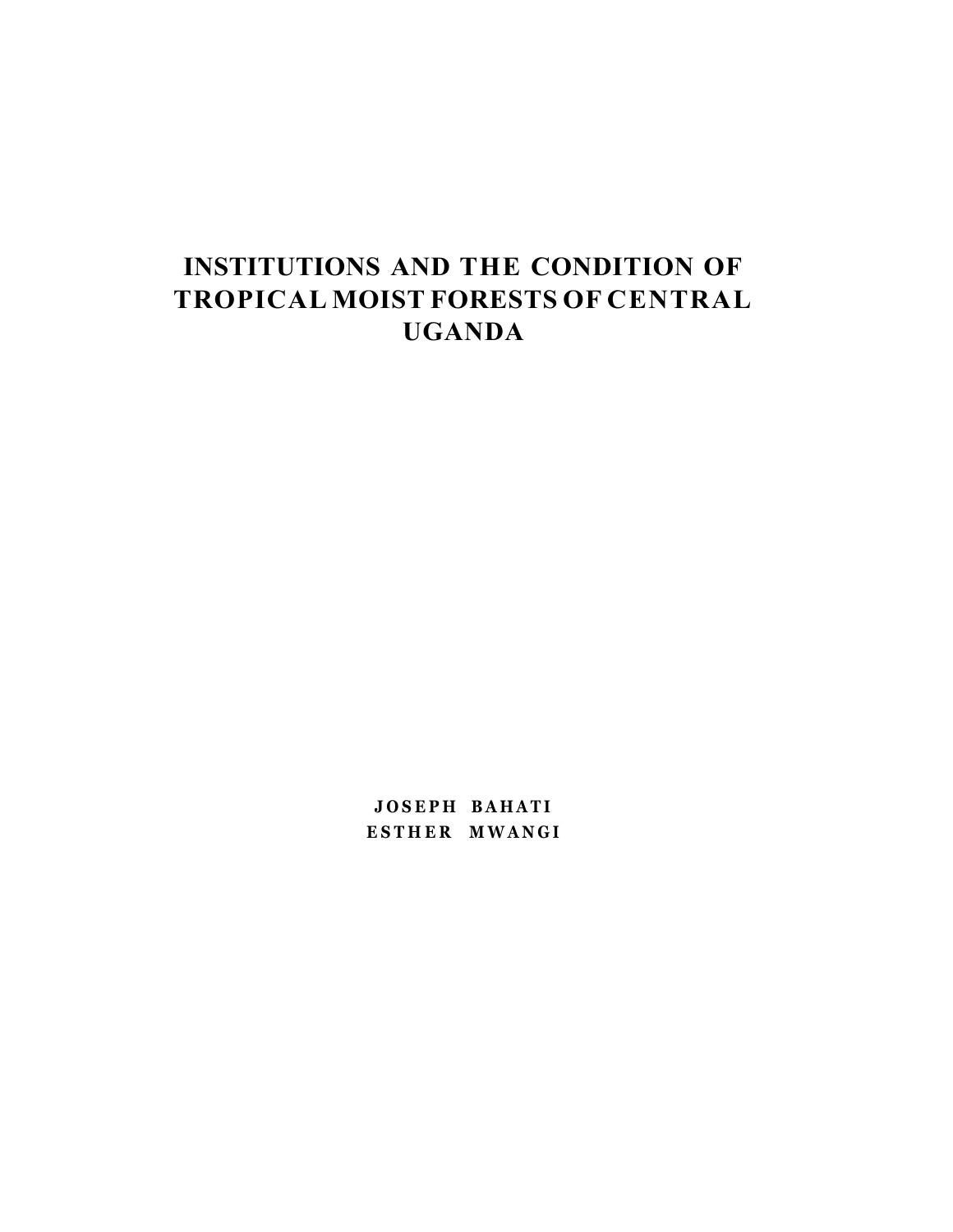## **TABLE OF CONTENTS**

|                                                                       | Page no.       |
|-----------------------------------------------------------------------|----------------|
| Introduction                                                          |                |
| Part I: Forest Descriptions                                           | $\overline{4}$ |
| Part II: Effects of institutions on forest condition (The regression) | 12             |
| Regression model.                                                     | 13             |
| Regression results                                                    | 15             |
| Conclusion                                                            | 19             |
| References                                                            | 21             |
| Appendix I: IAD framework                                             | 22             |
| Appendix II: Table showing forest tenure regimes and rules structure  | 23             |
| Appendix III: Stand inventory tables for ALL forests                  | 24             |
| Appendix IV: Original sample regression function                      | 32             |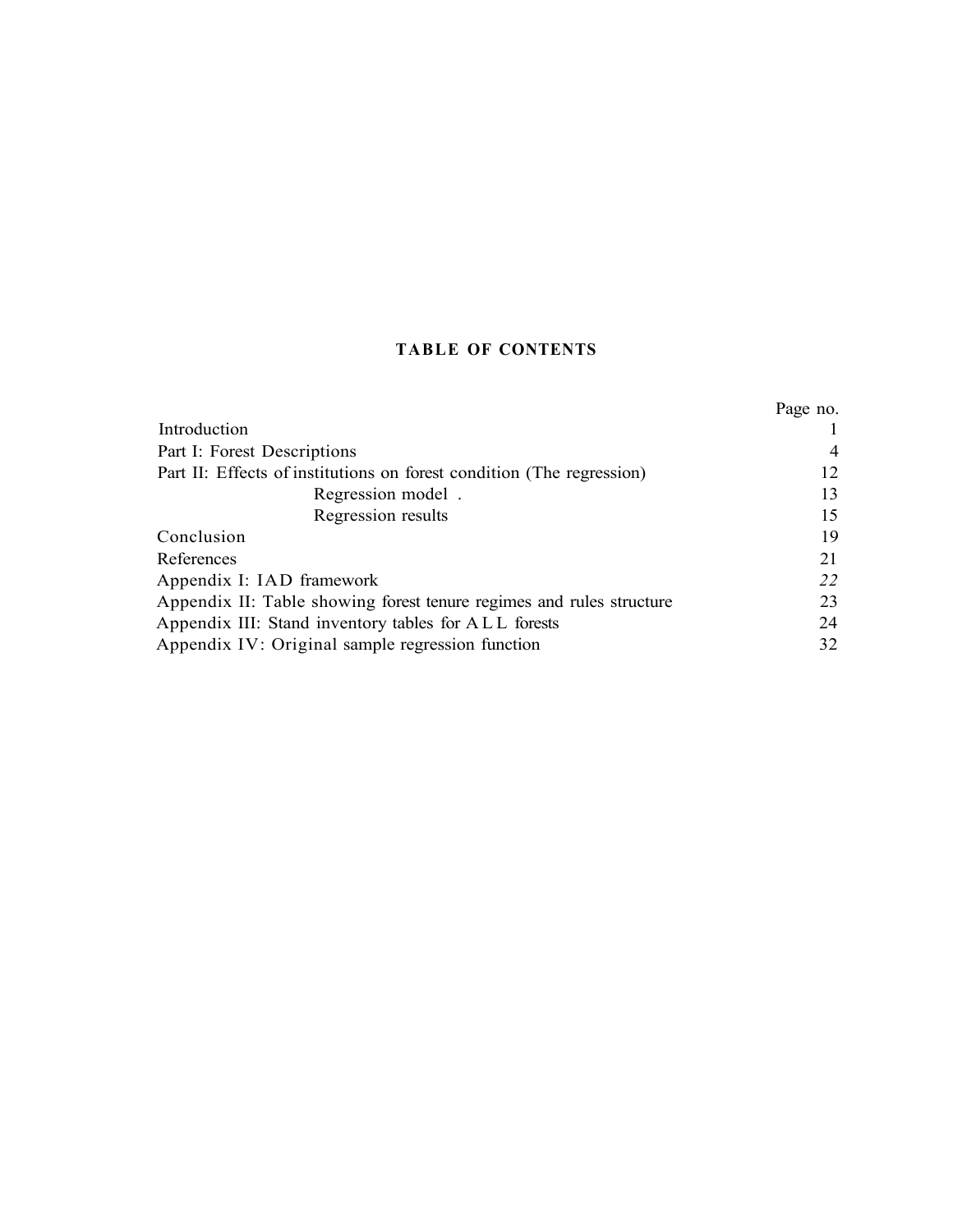#### **Introduction**

Forests cover about 25% of Uganda's total land area. These forests are rapidly declining at an estimated rate of about 650 square kilometers per annum. This paper focuses on the condition of tropical moist forests in Mpigi district of central Uganda (Figure 1 of Appendix 1). A high population density and the rapid rate of urbanization combine to make deforestation rates highest in Mpigi district relative to other districts in Uganda (Gombya-Ssembajjwe, 1996). Yet, a large portion of the population is dependent on these forests for timber, energy supply and food. The forests are also important for the conservation of biological diversity, and as a source of national income through tourism. It is crucial that the rapid deforestation rates be halted, or even reversed. For this to happen, an understanding of the processes causing and mediating deforestation is important.

Recent work on deforestation indicates that there are many intertwined causes of deforestation. Turner (1995), for example, identifies demographic factors, agricultural factors, and timber production as important underlying causes of deforestation. In addition to these, political economy (systems of exchange, ownership and control), political structure (institutions and organization of governance, security of property rights) and attitudes and values of individuals and groups are equally important (Ostrom,

1995). Ostrom (1995) observes that these institutional systems affect the incentives that individuals face and may enable individuals at a microlevel to make more sustainable uses of land resources.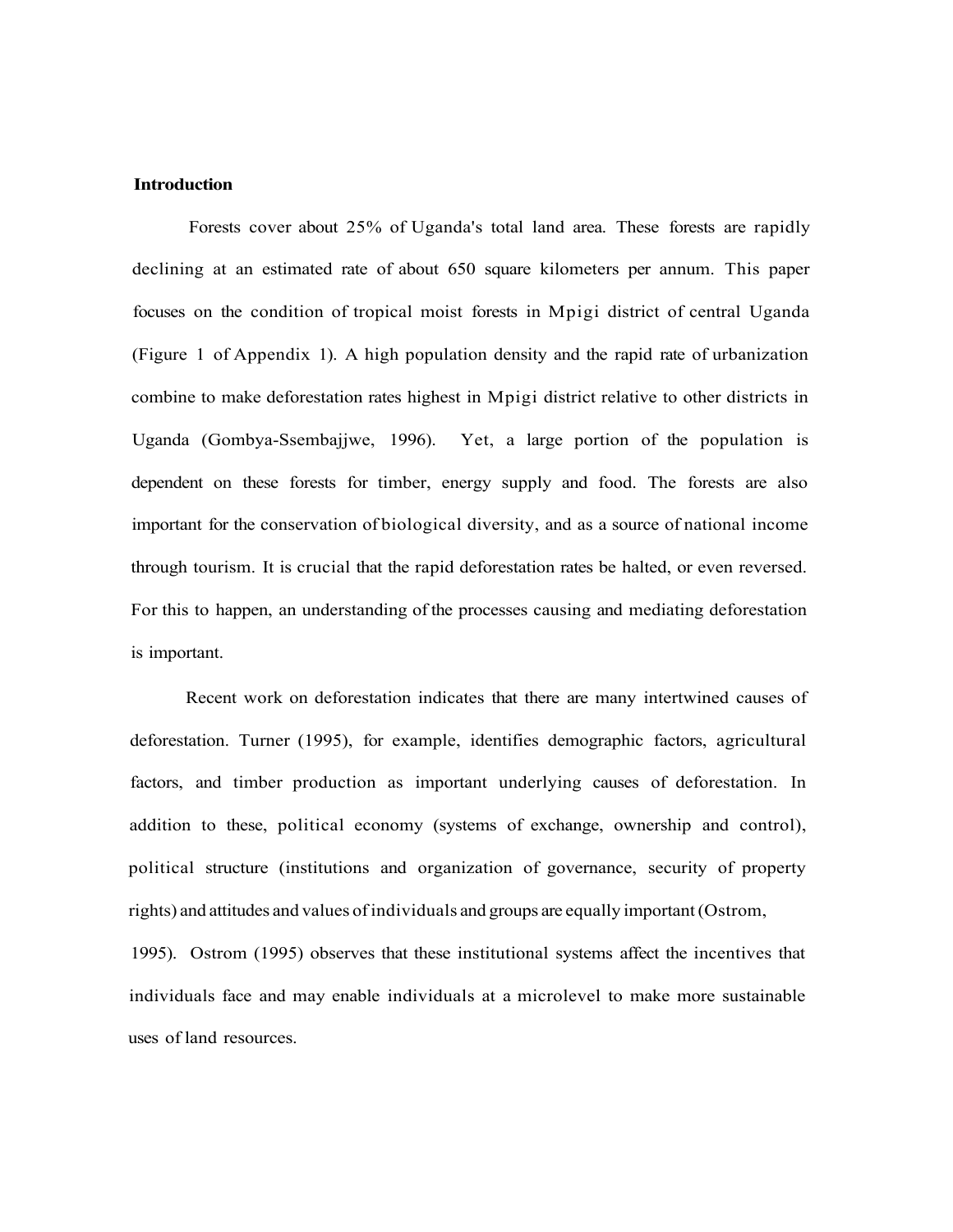In this paper, we investigate relationships between forest condition on the one hand and environmental variables, on the other. By using ecological and institutional theory within the context of the IAD framework, we construct a model that will facilitate our inquiry. We focus our study on the tropical moist forests of Mpigi District in Uganda where the uniformity of bedrock, microclimate, and forest vegetation as well as the diversity of forest tenure regimes combine to make it a particularly good area for investigating institutional effects on forest, structure. We anticipate that,- given the homogeneity of the biophysical environment within the area of study, any variation in forest structure as represented by DBH<sup>1</sup> is likely the influence of institutional factors. Our first set of institutional factors divides the forests into four tenure regimes: governmentowned nature reserves; govemment-owned production forests; communally owned forests; and individually owned forests. With regard to tenure regimes, we anticipate that forest condition will be better (i.e., trees will be larger, and have larger diameters) where tenure regimes are either private or communal. Under private and communal tenure, forest ownership is not ambiguous, and incentive structures are. clearly defined (Ostrom, 1996). Benefits from forest products accrue directly to owners, hence they have stronger incentive to undertake forest conservation. Our second set of institutional factors relates to rules, and how rules order people-forest interactions. We consider two types of rules: monitoring and enforcement rules and use rules. We specifically determine whether these rules are present or absent; and further, where present, whether they are respected or ignored. Thus we also anticipate that where use rules and monitoring rules are present and respected, forest structure is likely better than where rules are absent.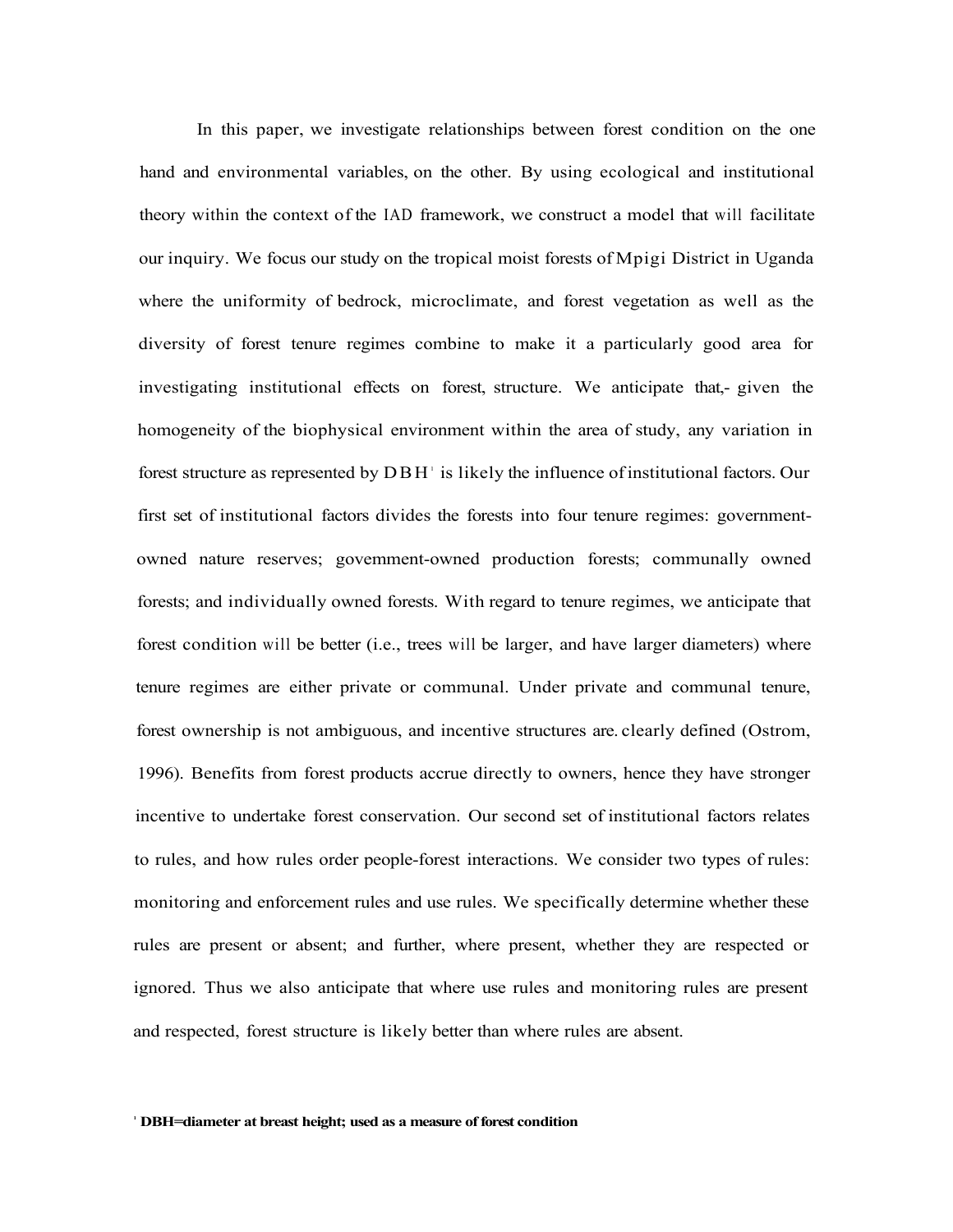Our study builds on previous investigations that underscore the centrality of institutions in enhancing forest sustainability (Becker, et al, 1995 and Gombya-Ssembajjwe, 1996). Becker, et al., revealed that forest condition (e.g., tree sizes, tree density and tree species diversity) is better in a private forest than in a government forest. The private forest had better monitoring and rule enforcement, and local users actively participated in rule making.. In contrast, the government forest was poorly monitored, lacked clear sanctions, had lax enforcement, and did not involve local users in rule making. Gombya-Ssembajjwe's extensive study of 14 of the tropical moist forests of -Uganda managed under four institutional regimes (government nature, government production, private and communal) shows that forest tree attributes such as species diversity, basal area and heights are significantly different across institutional regimes: For instance, government nature forests ranked higher in forest health than government exploitation forests. To these two valuable studies we add the following:

- We consciously incorporate biophysical variables such as soil texture and slope inclination into our investigative structure;
- We divide our institutional variables into two types: those dealing with tenure regimes, and those directly related to rules constraining forest use and maintenance; and
- We use a multiple regression procedure.

Given knowledge of the assumptions underlying multiple regression, practical field experience, and knowledge of the processes influencing forest condition, we believe that multiple regression is an excellent technique for the purpose of our study. Multiple regression takes into account any correlation between independent variables, so that a multiple regression equation will be satisfactory as an empirical predictor. It also provides good means for testing hypotheses for exploring the importance of a wide range of environmental variables on forest condition. Most importantly, multiple regression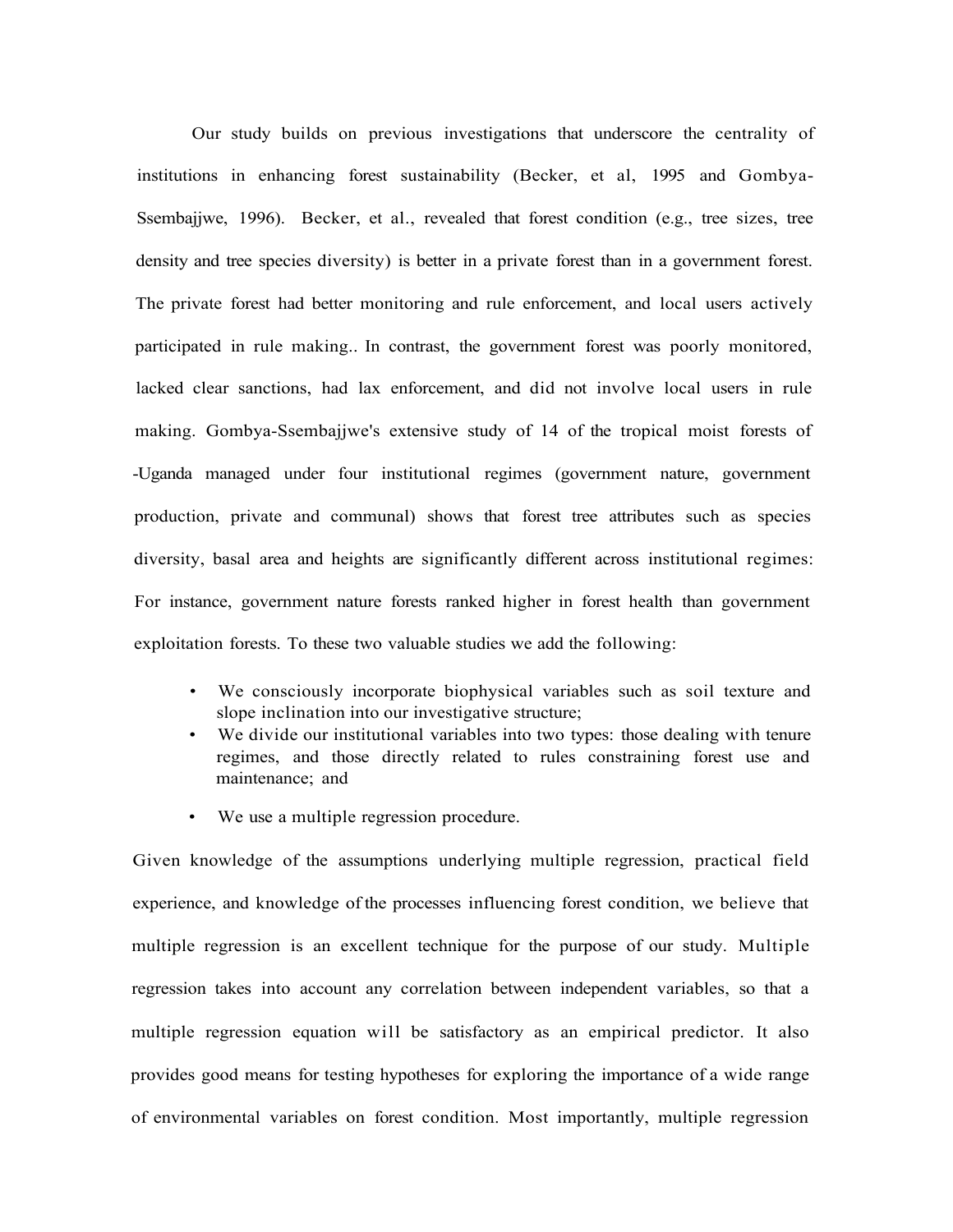enables us to use dummy variables to quantify the effects of qualitative variables such as soil texture, tenure regimes and rules structure, on forest condition.

We first present a generalized description of each of the forests under investigation. The description includes an account of the socio-economic environment, and botanical composition of each forest according to the ten most dominant tree species. We also take a quick look at the sapling species composition to provide an indication of forest regeneration is also provided. The second part of our paper discusses the model we adopt, the regression procedure, our results, and our conclusion from these results.

#### **PART I : Forest descriptions**

Data were collected by the Uganda.Forest Resources and Institutions Center (UFRIC) ([http://www.indiana.edu/~ifri/crc/uganda/kamp c](http://www.indiana.edu/~ifri/crc/uganda/kamp)rc.html) between 1992 and 1998, using the International Forest Resources and Institutions (IFRI) protocol ([<http://www.indiana.edu/~ifri/research/ifrirestrat.htm>](http://www.indiana.edu/~ifri/research/ifrirestrat.htm)): 30 plots per forest were randomly sampled in each of the 14 forests. In each plot biophysical information was collected using nested concentric circles of 1-3-10 meter radii. Tree and sapling measurements of diameter at breast height (DBH) were taken in the 3 and 10 m plots. D B H is our dependent variable. We selected DBH because it is an empirically determined measurement that represents tree size, from which other measures such as biomass are derived via specified formulae. DBH is straightforward and does not involve any hidden assumptions;

Socio-economic information was gathered using Participatory Rural Appraisal (PRA) techniques. Such information includes' local community forest use, informal and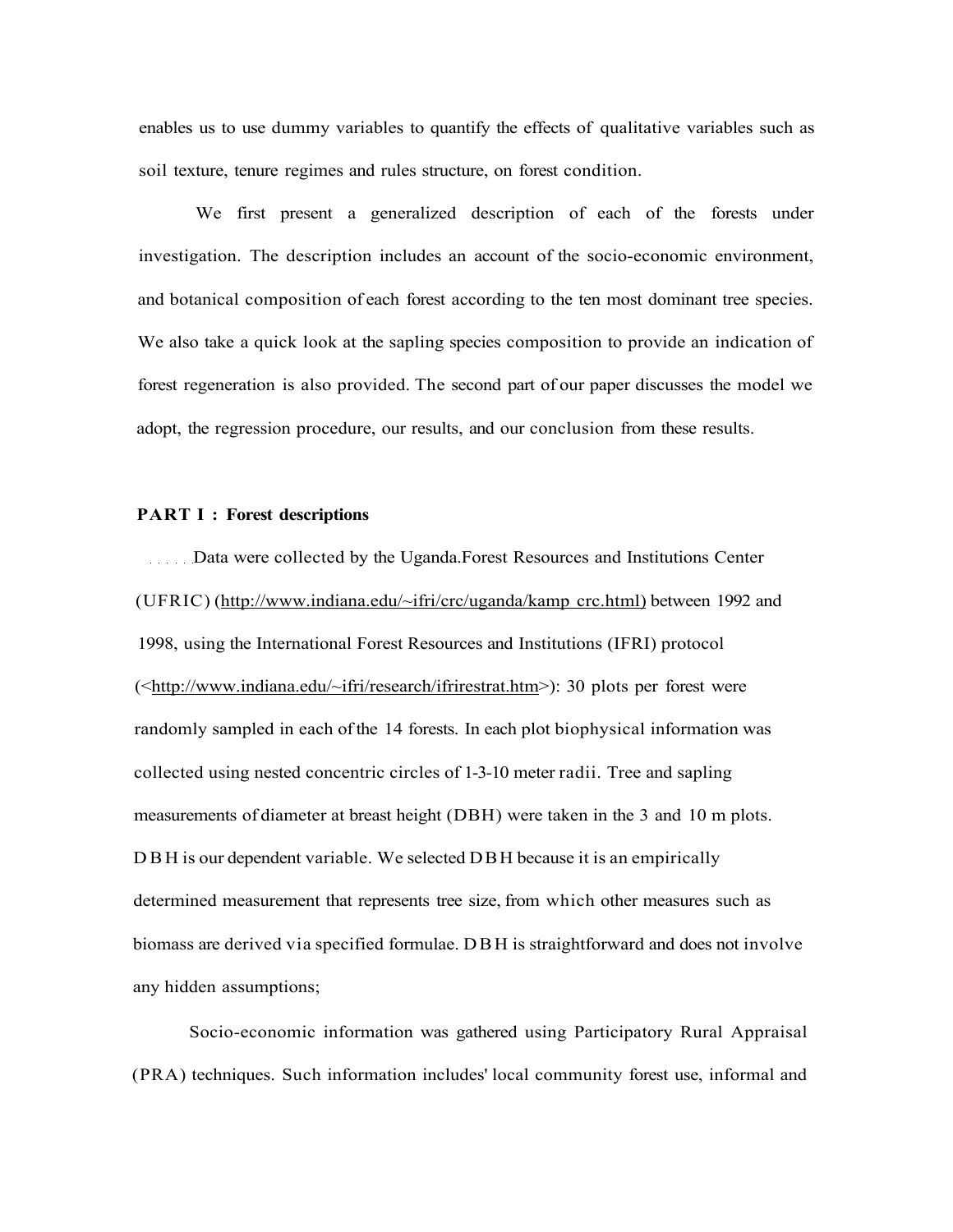formal rules for forest access and use, forest-related and non-forest related income and population size and distribution. Special emphasis is given to forest-adjacent communities. A key assumption of IFRI methodology is that relationships between the forest resource and adjacent communities are mediated by the institutional arrangements, both formal and informal, that are designed to control access to forest resources.

.Most of the forests range in age between 300-500 years. Four of the forests are very young, varying in age between 50 to 100 years. The information on forest age is however based on estimates made by the local communities, and there may be some important inconsistencies regarding the criteria upon which these estimates are based. These forests represent four different tenure regimes: government production; -government nature; communal forests; and individually owned forests. Government forests are owned and managed by the government. Production forests are managed for timber production, while nature reserves are strict preservation areas that discourage consumptive use. Table 1 (Appendix II) provides a summary of key attributes for each forest. All forest stand inventory tables showing the ten most dominant tree species in each forest, are presented in Appendix III.

#### **Namungo's forest:**

This is a privately owned lowland tropical rainforest, 40 hectares in size, about - 300 years old, and surrounded by the large, government-owned Lwamunda forest. Dominant trees in the forest include *Pseudospondias macrocarpa, Bosquiea phoberos,*  and *Trichilia prieuriana.* Tree density is about 355 tree per hectare, with mean dbh of 24.48 cm, and height of 17.60m. A total of 63 tree species were found in the sample area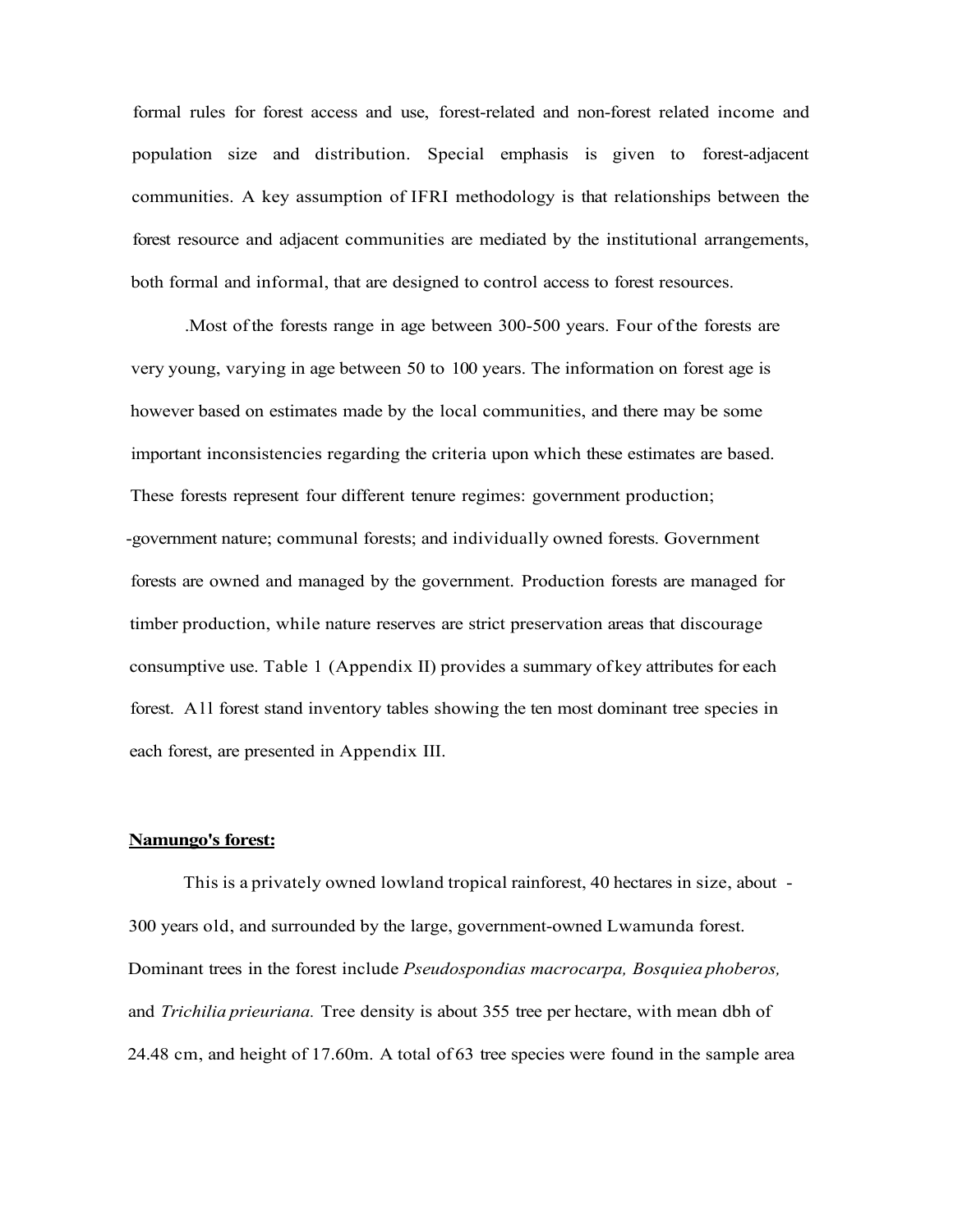of this forest. The sapling population is representative of the tree population, and regeneration does not appear to be a problem.

50 people live less than 5Km from the forest edge. The main user group is Nanuingo's family/Kawombo dairy. All users in the group are agricultural laborers on Namungo's farm, none of who own land apart from Namungo. Namungo allows user rights to workers on his farm for fuelwood and non-wood products. However none have rights to charcoaland timber and there is evidence of illegal timber extraction and charcoal burning. Mr. Namungo conducts selective harvesting of timber, but also attempts to maintain a balance between conservation and exploitation. He has converted a small (5 hectares) portion of his property'into a *Eucalyptus* woodlot. Users see the condition of the forest as good.and feel that the level of conservation is adequate. However both managers and users are concerned about tree poaching for charcoal and timber.

#### **Lwamunda** forest:

Lwamunda is officially designated as a government forest reserve. It is 1000 hectares large, and about 400 years old. Tree dominants here include *Celtis durandii, Celtis mildebraedii,* and *Macaranga monandra.* Tree density is about 404 stems per hectare, with a mean dbh of 22.61 cm and height of 14.06 m. A total of 101 tree species were found within the sampling area. There does riot appear to be a regeneration problem, and the main tree dominants appear to be well represented within the sapling population.

Approximately 75 people live less than 5Km from this forest. Individuals or groups are permitted to extract non-reserved tree species or other products in reasonable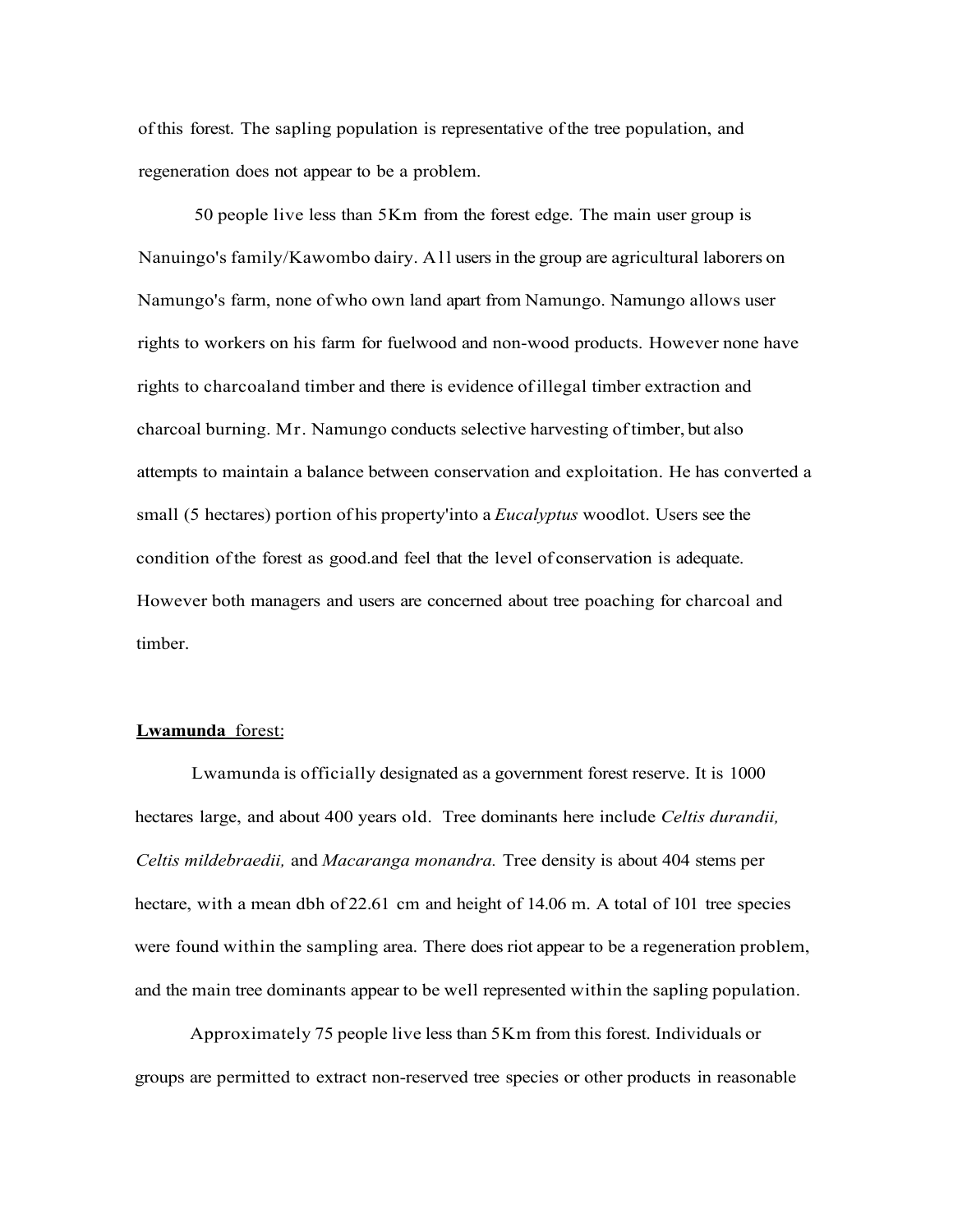amounts such as firewood, medicinal plants, craft material, and poles. On average most users live within **1-5** kilometers of the forest and harvest such products as trees, water and wildlife. The forest is particularly important for firewood, charcoal and timber. It supplies approximately 90% of timber needs and 90% of fuelwood needs. Tree densities and forest area are decreasing due to timber cutting, charcoal making, and firewood collection. Most users rank the forest's condition as low and are concerned that poor rule enforcement and high harvesting rates will compromise the capacity of the forest to meet future needs. High demands for forest products, lack of affordable substitutes and limited capacity of the forest department to regulate harvesting are seen as critical problems likely to hasten the decline in forest quality and extent. It is thought that future opportunities lie in improving monitoring and control of harvesting. Also as trees get depleted on government land great opportunity exists for private forests to meet the population's demand for wood products.

#### **Buttobuvuma** forest:

Buttobuvuma is a government nature reserve 1096 hectares large. It is approxiamtely 300 years old. Most important tree species in this forest are *Maesopsis eminii* and *Celtis, Mildebraedii.* A total of 64 tree species were encountered, with a density of about 104 trees per hectare; mean tree height of 13.39 meters, and mean dbh of 22.7 cm. The sapling composition of this forest appears slightly different from the dominant tree species, because none of the dominant trees are represented among the ten most dominant saplings. However, all dominant trees are represented amongst the list of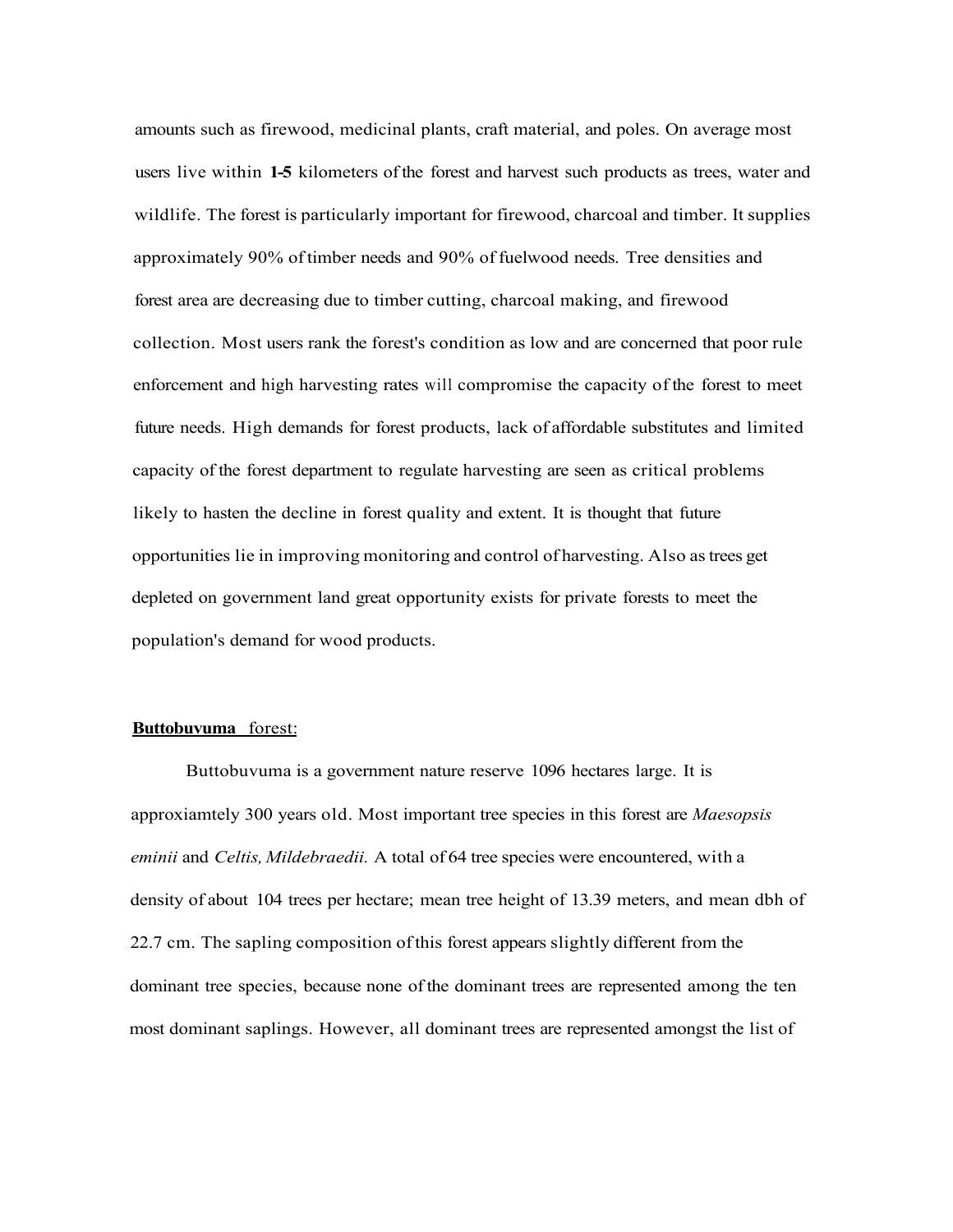saplings in this forest. Thus regeneration may not be a problem, and this pattern may be a feature of the forest's regeneration dynamics.

The forest has an irregular boundary line and is surrounded by 12 villages, some of which are enclosed within the forest. About 120 people live less than 5Km from the forest edge. The forest has low species diversity, low tree density/low commercial value, and a somewhat normal subsistence value. Tree densities have been noted to be decreasing due to commercial fuel wood harvesting, charcoal burning and pitsawing. Majority of the users feel that forest protection and law enforcement are low, and are concerned that if current harvesting levels are sustained the forest will soon be depleted. Some serious problems include overexploitation by illegal harvesters, limited enforcement capacity by the forest department and the need to create alternative income generating activities within the surrounding community. The greatest opportunity is for the development and experimentation of joint management between the forest department and user groups/community, as a first step towards solving the problems.

### **Mpanga Nature Reserve:**

This is a government nature reserve 453 hectares in size, and about 50 years old. Dominant tree species are *Celtis mildbraedii* and *Bosquieia phoberbs.* A total of 68 tree species were present in the sample area. About 378 individual trees were sampled, making up a density of about 394 trees per hectare. Sapling composition is similar to that of the dominant trees, and regeneration appears not to **be** a problem. However, the ' dominance of Euphorbia teke (a shrub) in the understorey may present a problem to the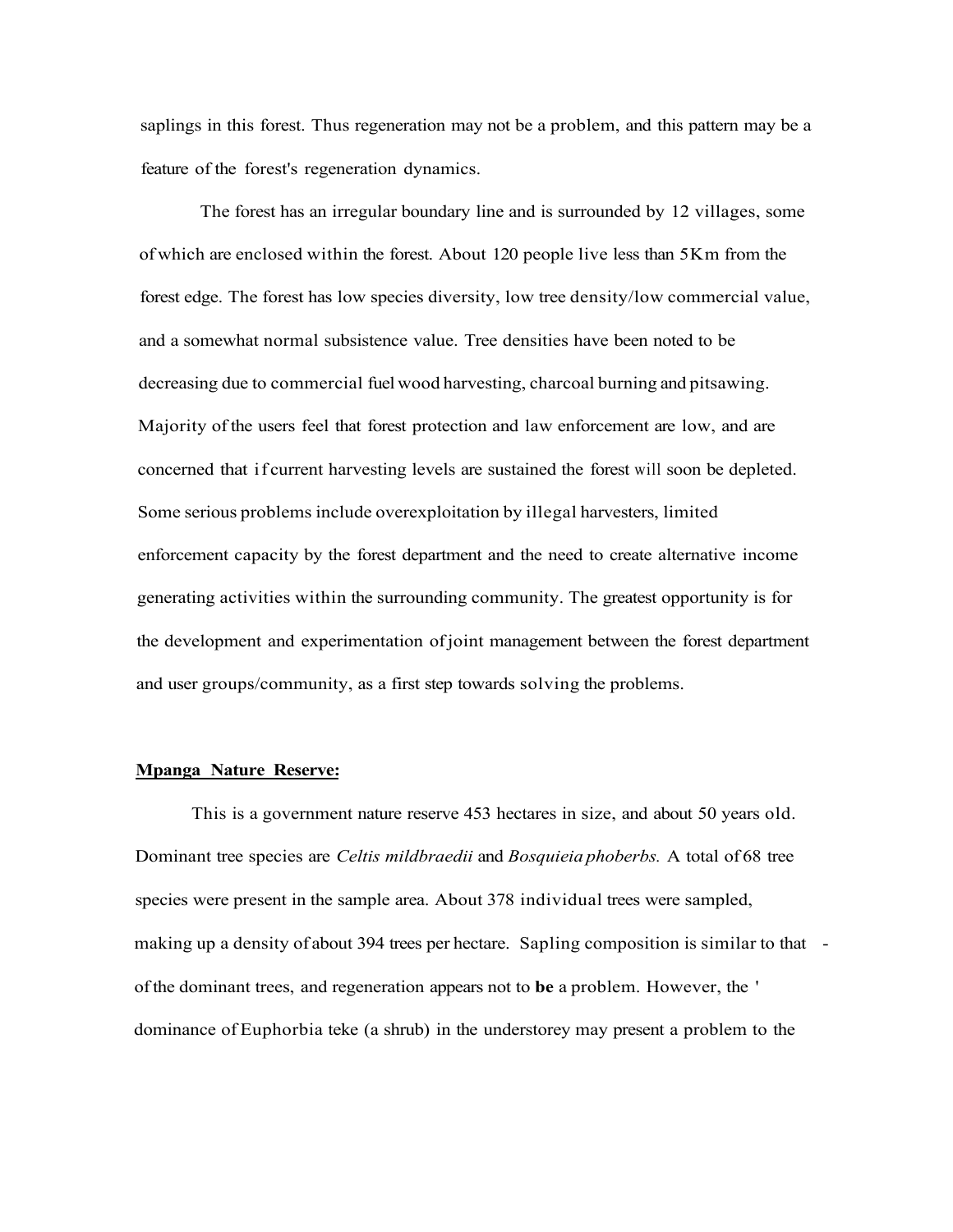natural regeneration dynamic of the forest. In sum, The forest is in good condition, with high vegetation density and species diversity.

About 300 people live less than 5Km from the forest edge. Although no commercial harvesting is allowed, the forest has a normal commercial value, and an above normal subsistence value. Main users of forest products include traditional drum makers as well as women.who use the forest on a subsistence level. The most serious challenge faced by the forest is with regard to how government employees pursue their duty of law enforcement. For the most part this causes enmity between the users and the managers of the forest. In addition tree densities are decreasing due to illegal tree felling and natural causes. The users feel that the government is too restrictive. The greatest future opportunity for Mpanga nature reserve is that it may support a lucrative handicraft industry. This is important both for income generation and as an entry point for initiating joint forest management activities between the community and the forest department.

### **Mugalu forest:**

Mugalu forest is a private forest that is owned by the Mugalu family. It is 150 hectares, and roughly 500 years old. Main tree dominants include *Bosquiea phoberos* and *Pseudospondias macrocarpa* (Table 5a., Appendix II). A total of 50 different **tree** species were encountered **in the** sampled area of this forest, **with an** average dbh of 25.51 cm **and**  mean height of 10.33 meters. Tree density is about 99 **trees** per hectare. Although **not all**  dominant trees **are not** dominant as saplings, they **are still** well-represented among **the**  sapling community indicating fairly decent recruitment. The only exception is *Prunus*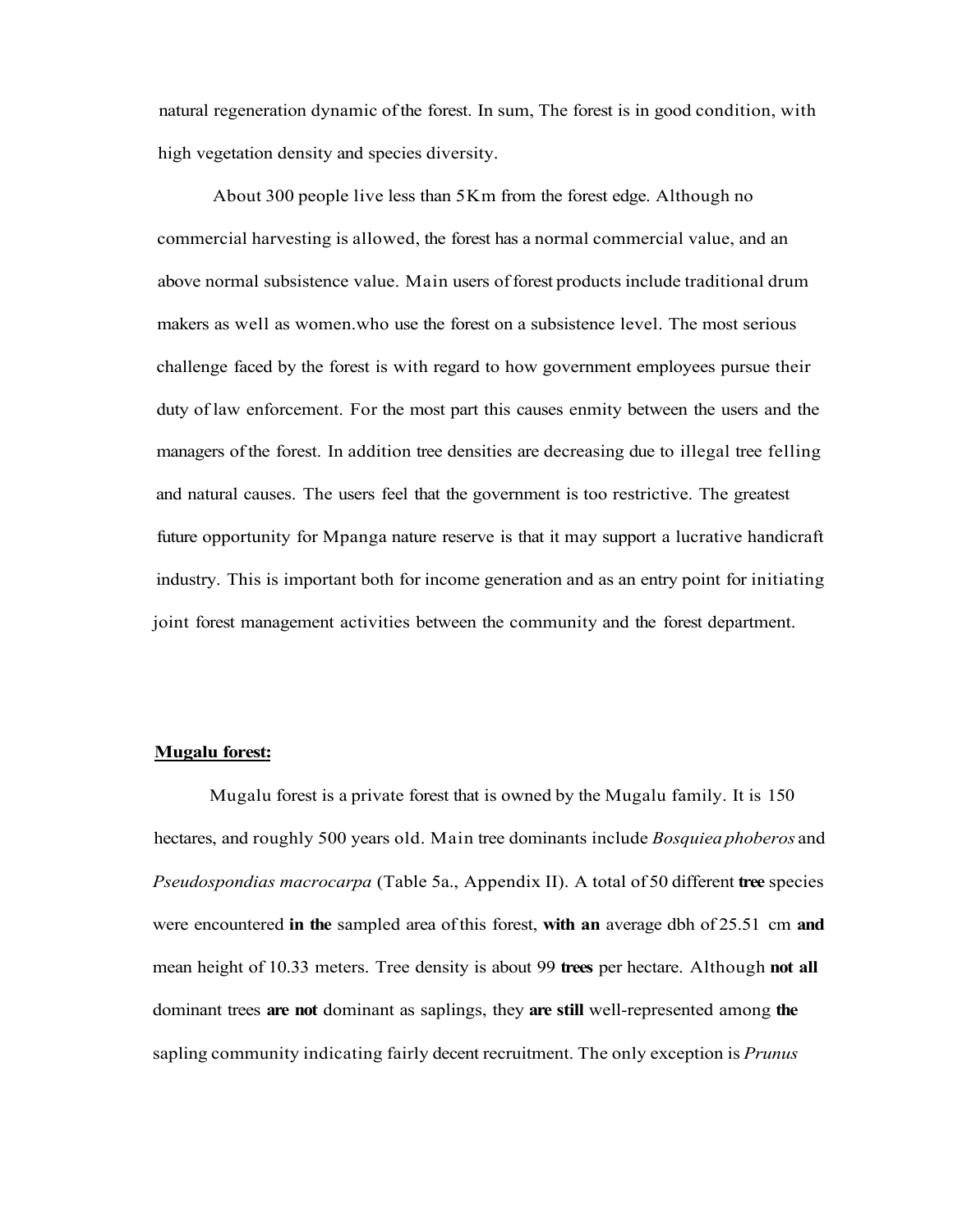*africana,* a rare arid valuable hardwood species, which is completely absent among the sapling population. This species is however well known for its poor regeneration capacity.

The main forest-related activities include commercial fuelwood harvesting, charcoal burning and pitsawirig. About 53 people live within'5Km of the forest. Tree density and species diversity are low; the forests' commercial value is low, but its subsistence value is high. Tree densities within the forest are decreasing due to clearing for cultivation, pitsawing, charcoal burning and commercial fuelwood harvesting. The forest area has also decreased in size. Users feel that forest condition is poor and that the level of forest protection and regulation is too low. Generally the forest is under enormous threat.from clearing for cultivation and through intensified harvesting for commercial fuelwood.

### **Kizzikibi forest:**

This is a 560-hectare forest, about 500 years old, and dominated by *Bosquieia phoberos, Celtis durandii,* and *Pseudospondias macrocarpa* tree species. 54 different tree species were found in the area sampled, with mean dbh and tree heights of 26.3 cm and 12.9 meters, respectively. Tree density is about 122 trees per hectare. Regeneration within the forest is good, with up to five of the ten dominant tree species represented among the ten most dominant saplings. All other trees are also well represented among the sapling population..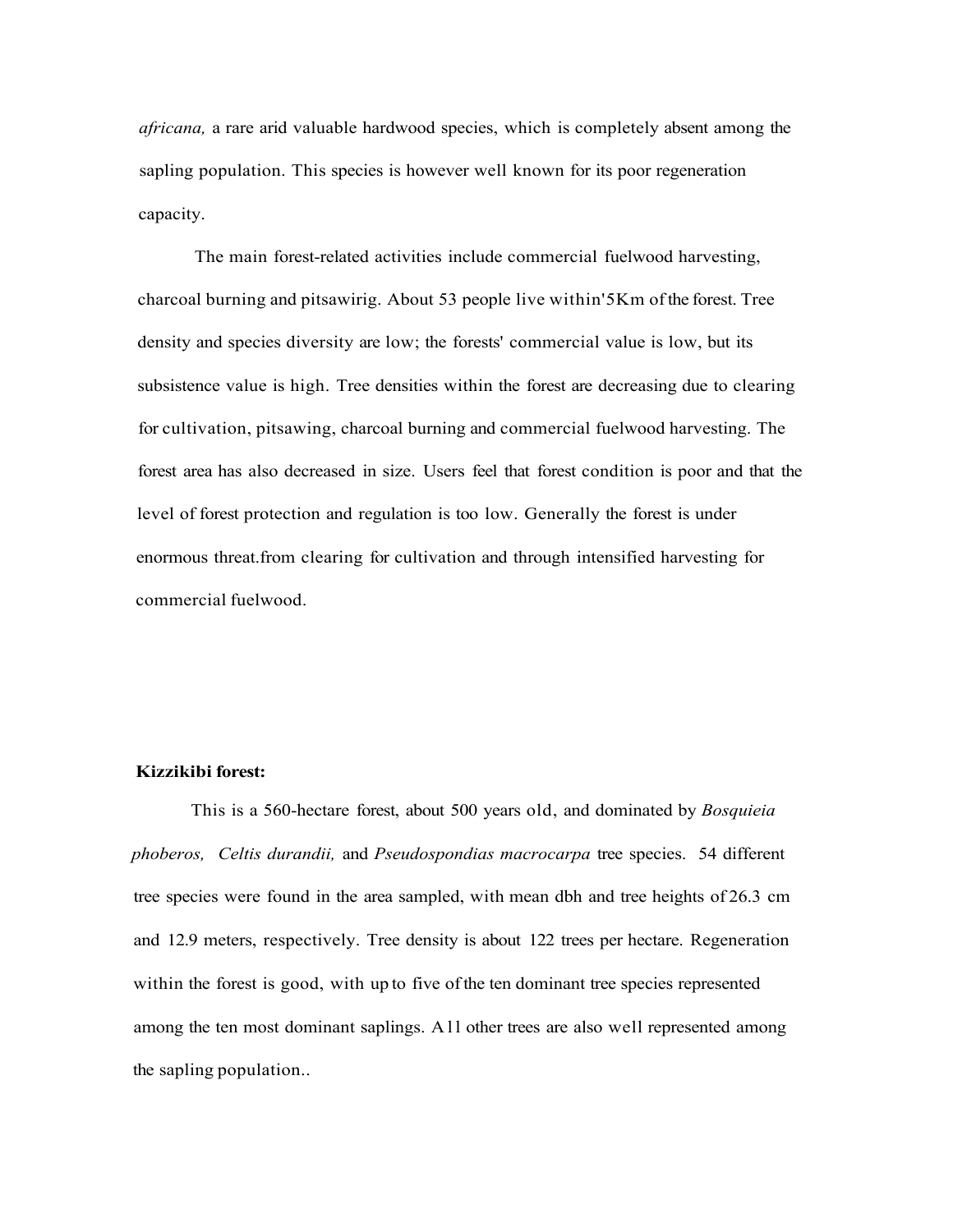Approximately 268 people live less than five kilometers from the forest boundary. The forest vegetation density is low and species diversity is low. It has a very low commercial value and an above normal subsistence value. Tree densities are further decreasing due to pitsawing activities. The greatest challenge to forest conservation is the illegal harvesting of under-sized trees, which is likely to reduce the forests' ability to meet future timber requirements. Although there is no charcoal burning-or commercial fuelwood harvesting currently, it is envisioned that these activities are likely to increase in future as forests closer to Kampala city get depleted and charcoal demands increase.

#### **Najjakulya** forest:

This forest is 50 hectares and is located on private land under the mailoland tenure system. The main tree dominants are *Antiaris toxicaria, Sapium ellipticum, and Lovoa brownii.* Tree density in this forest is about 248 stems per hectare, mean dbh is 19.98cm, and a mean height of 8.85m. A total of 43 different species were encountered in the sampling area. The sapling population seems to be representative of the tree population.

It is situated on land that was previously committed to cotton growing but later abandoned due to unprofitability of the cotton. The forest does not generate income for other community members apart from its owner who sells trees to pitsawyers from other communities. Al l people reside at a distance greater than 5Km from the forest. Users rank the condition of this forest as poor, the level of enforcement as lax and are concerned that current levels of extraction are unsustainable. The property owner is too old to effectively monitor and manage the forest; as such illegal harvesting is on the increase. An even greater challenge is the fact that the banning of pitsawing in government forests is placing greater pressure on private forest owners to increase harvesting to fill in the deficits.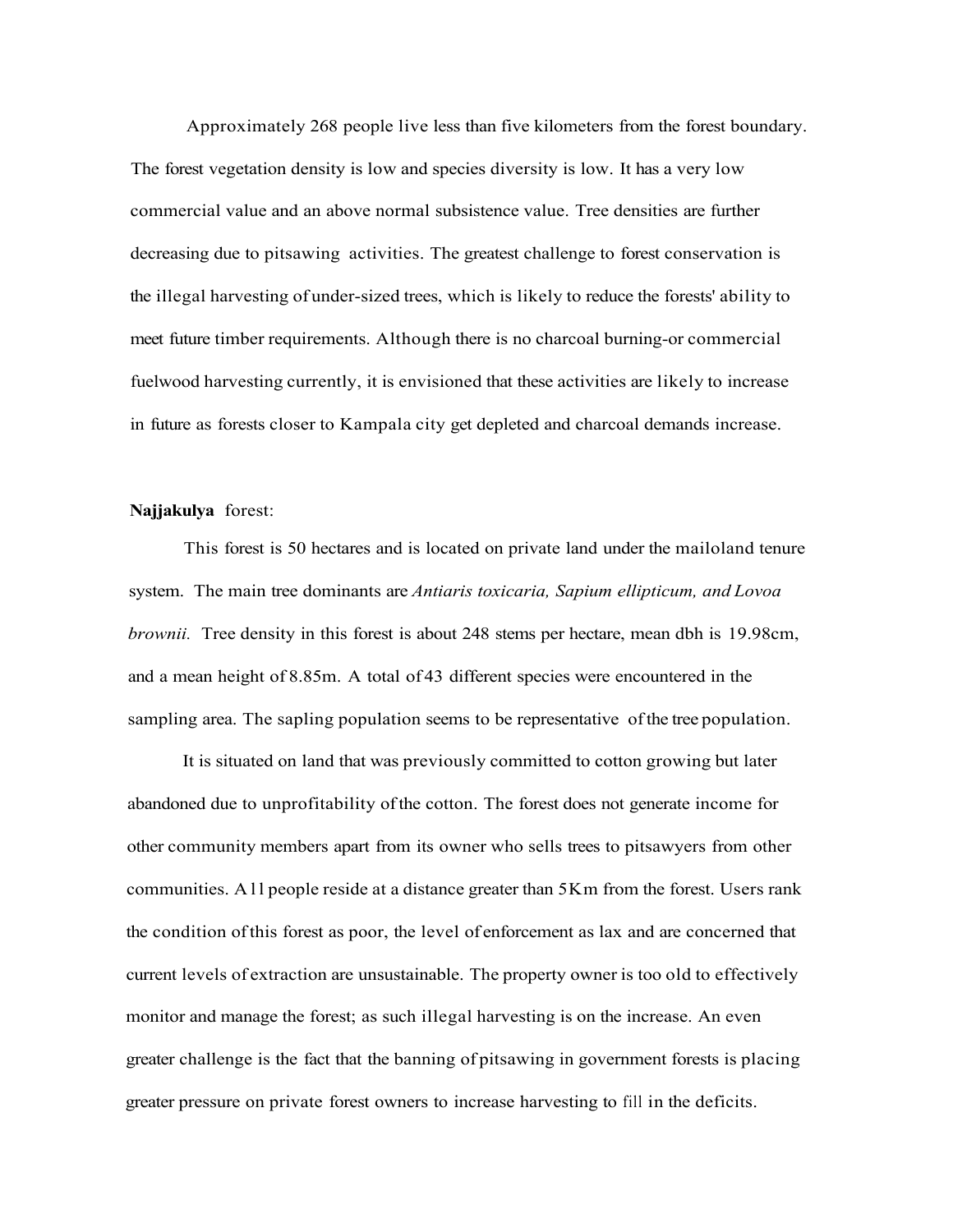#### **Kyambogo forest:**

Kyambogo forest reserve is 760 hectares in size, about 500 years old, with *Bosqueia phoberos* and *Teclea nobilis* as the main tree dominants. The forest area sampled comprised 68 different tree species. Trees have a density of about 477 stems per hectare, a mean dbh of 24.26 cm, and an average height of 12.98 cm. The sapling population is a good representation of the tree population, and regeneration appears to be proceeding normally.

Kyambogo forest has a total of 180 people living within 5Km of the forest boundary. Coffee farms, abandoned due to low profitability, surround the forest. Young men have thus taken up pitsawing in the forest as a source of cash income. Vegetation density is high, species diversity is high, but commercial value of forest is low. The forest's subsistence value is however normal. The area of the forest is decreasing, as well as tree density due to pitsawing. The greatest challenge is the deficiency of harvestable timber sizes in the forest, and the subsequent harvesting of undersized trees. There have been no incidences of charcoal burning.

#### **Magezigoomu cultural forest:**

The forest is located on the shores of Lake Victoria, and is 20 hectares in size. The main tree dominants are *Maesopsis eminii, Lovoa brownii,* and *Piptadeniastrum africanum.* A total of 41 different tree species, having a density of about 309 trees per hectare, were encountered within this small area of forest. Mean tree dbh and height are 21 cm and 10.8m, respectively. The sapling community appears to be representative of the tree population, indicating the likelihood of a normal regeneration procedure.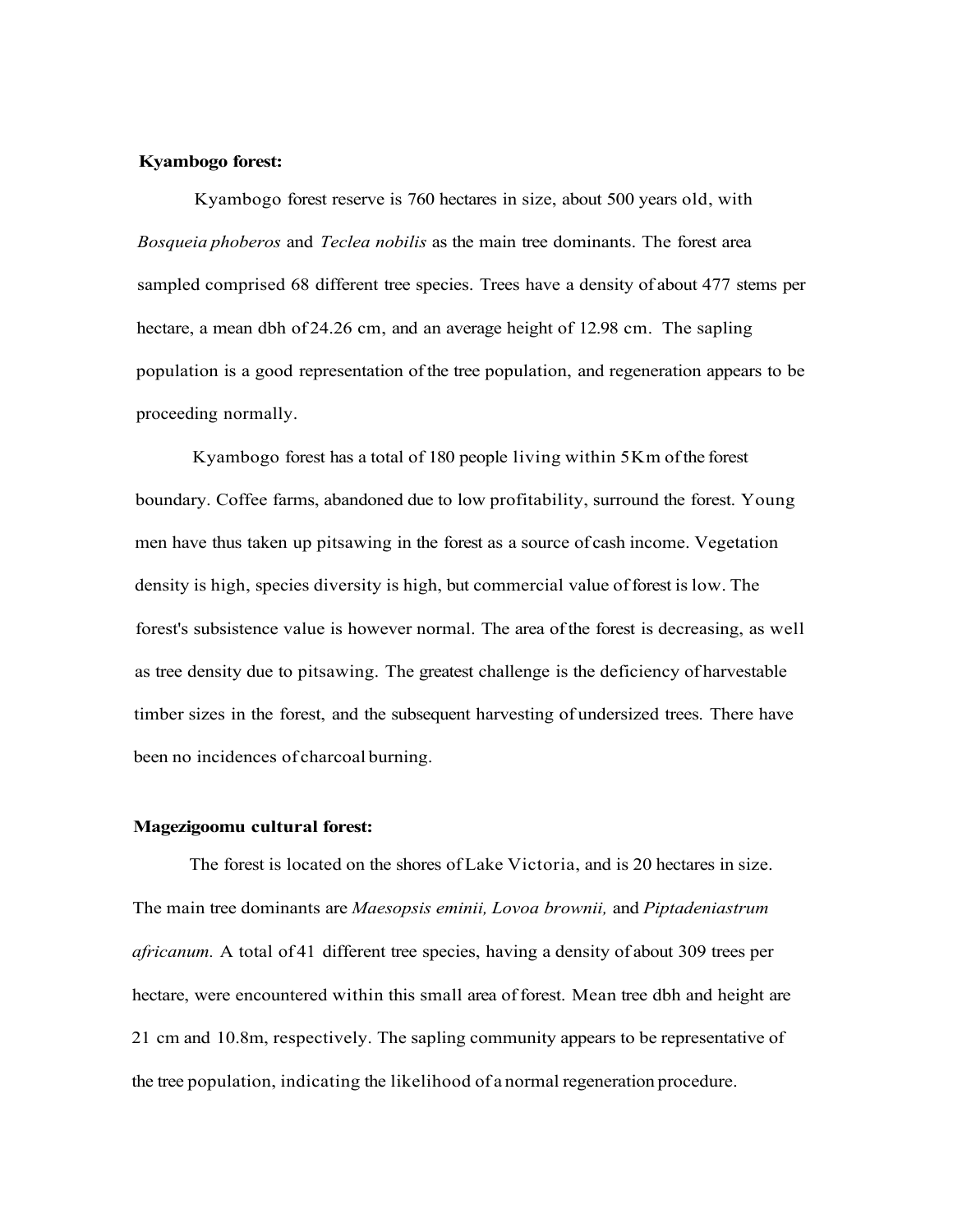Forestor's appraisal indicates that vegetation density is normal, species diversity is normal, commercial value of forest is below normal, and the subsistence value is substantially above normal. The tree density is rapidly on the decline due to selective harvesting. The greatest challenge to forest conservation is the rapid rate of land fragmentation, and the selling of trees from individuals' lands.

#### **Rules structure in the** forests:

In Lwamunda and Namungo's forest, rules for forest maintenance, monitoring and management are present. Such rules include those pertaining to type of seedling planted, fire management and infrastructure development. Buttobuvuma has some of the rules in place, particularly those regarding forest improvement such as seedling planting and infrastructure development, but none for forest maintenance such as for fire management. Mpanga nature reserve has no maintenance/forest improvement rules, but has rules for infrastructure development, seedling and fire management. Mugalu, Najjakulya, Kizzikibi, Kyambogo, and Magezigoomu do not have specific rules restricting maintenance and monitoring activities within them. For example, they do not have specific rules relating to infrastructure development, selection of seedling type for planting, when or where fires may be started, or weeding methods in relation to specific products.

# **PART II: Effects of institutions on forest condition: A regression analysis The regression model:**

The Institutional Analysis and Development framework (IAD) *(Appendix I)* has been used to develop grounded theory concerning how institutions affect human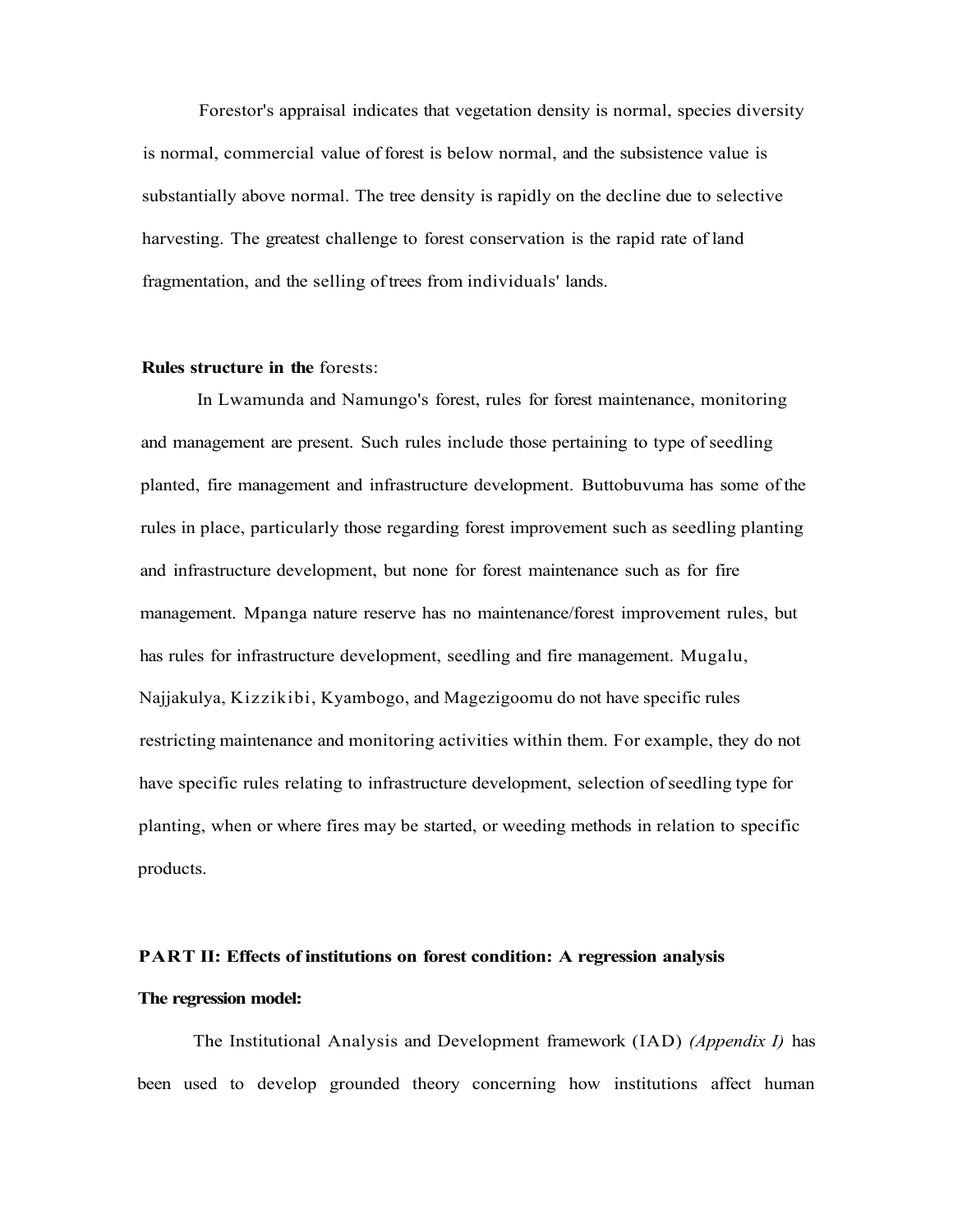incentives and behavior, as these impact on the governance and management of natural resource systems (Ostrom, 1996). At the core of the IAD framework are individuals who hold different positions (e.g. member of a forest user group, forest official, local forest user group official, landowner, elected local, regional and/or national official) who must decide upon actions (e.g., what to plant, protect, harvest, monitor, or sanction) that cumulatively affect outcomes in the world (e.g., a forest ecosystem and the distribution of forest benefits and costs).

The correlative approach in ecological theory relies on an assumed correlation of measurable habitat/environmental factors with those of direct, effective physiological importance to plants. The environmental factors can be defined as independent and the plant responses as dependent (Major, 1951 and Billings, 1952). Treating the factors as independent variables, the total derivative can be obtained as a group of partial derivatives of the independent variables. Thus, one can consider vegetation in terms of one factor with all the others held constant. Environmental variables are often listed under the headings of climatic edaphic, biotic, pyric and topographic. The major topographic features, for example elevation, aspect and slope inclination, are known to play a significant role in determining structural characteristics of vegetation. (Whittaker, 1956, 1960, Whittaker and Niering, 1965). Also differences in soil structure and texture strongly influence the water retention capacity of soils.

Given the above theoretical framework, we began our inquiry with the following model:

### **Dbh = f (forest age + soil texture + slope steepness + tenure + rules)**

Where:

Forest age;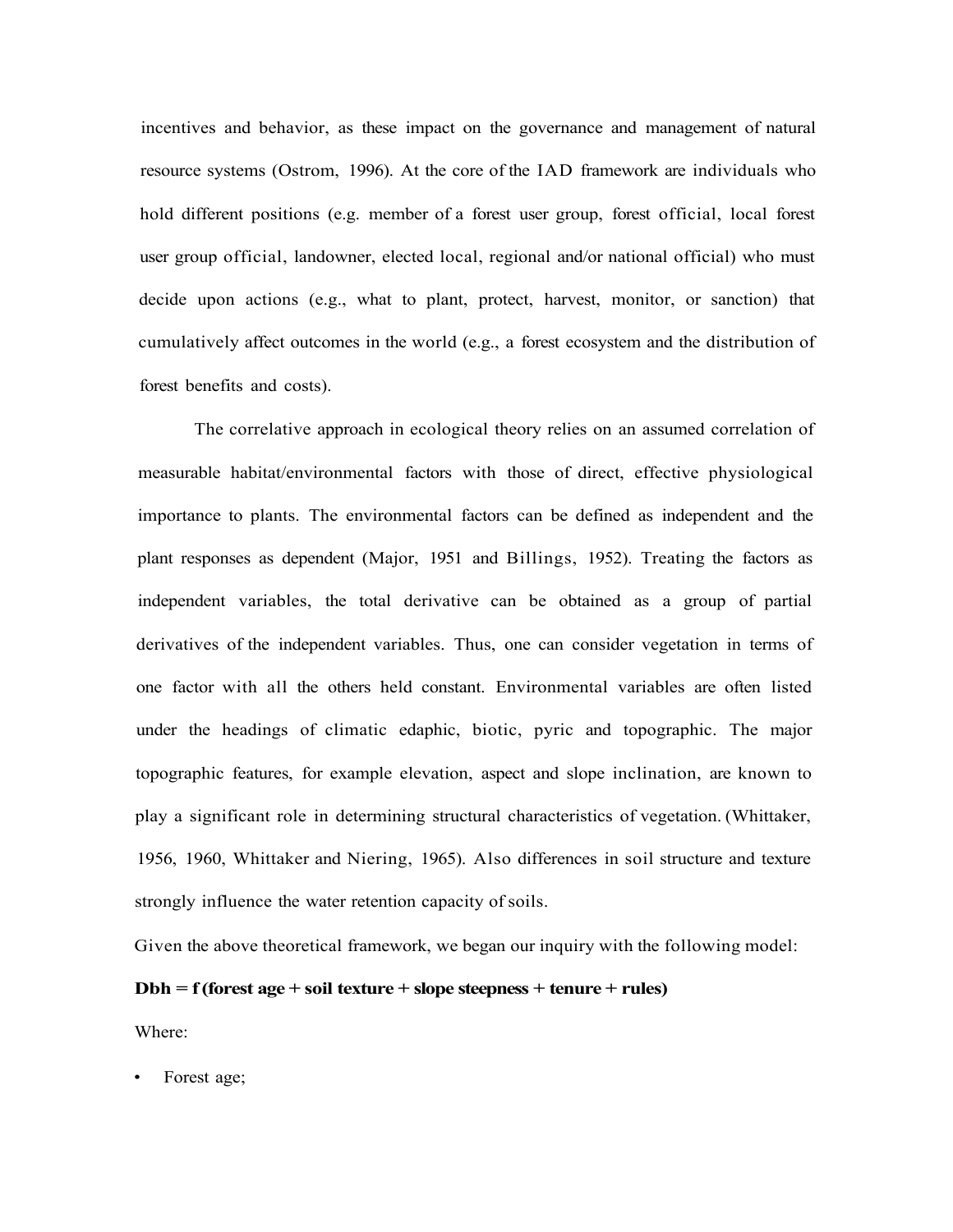- Soil texture is a categorical variable with 6 categories: clay, clay loam, sandy, sandy loam, sandy-clay-loam and sandy-clay;
- Slope steepness, measured in degrees, is a continuous variable;
- Tenure is a categorical variable with four categories: government production, government nature, communal and individual.
- We have two sets of rules:

Maintenance rules, which fall under two categories, whether followed or not and; Use rules. We consider whether use rules are present or absent, and further, whether where use rules are present, they are followed.

For the specification of our regression model, we have attempted to include what theory deems as the most salient variables associated with forest condition at the local level. However, we acknowledge that other variables that we did not include may be relevant to the model. For example the **degree** of forest dependence by local households (both subsistence **and** commercial). This **was** difficult to determine from our **data.** 

### **Regression analysis results**

## *PCIRCUM= 17.564+ 131.17PCIDM + 0.0112FAGE 0.2937SLOPE + 2.054COMM + 2.3762 MRULE + u,*

|                  | <b>VARIABLE PARAMETER</b> | $\overline{\mathsf{S}.\mathsf{E}}$ | <b>T-STAT PROB-T</b> |        |
|------------------|---------------------------|------------------------------------|----------------------|--------|
| <b>Intercept</b> | 17.564                    | 2.1053                             | 8.343                | 0.0001 |
| <b>PCIDM</b>     | 131.17                    | 3.006                              | 43,637               | 0.0001 |
| Fage             | 0.0112                    | 0.0048                             | 2.322                | 0.0203 |
| <b>Slope</b>     | 0.2937                    | 0.5097                             | 0.576                | 0.5646 |
| Comm             | 2.054                     | 1.9651                             | 1.045                | 0.296  |
| Mrule)           | 2.3762                    | 0.8887                             | 2.674                | 0.0075 |
| R-square         | 0.5939                    |                                    |                      |        |
| Adjusted-R       | 0.5935                    |                                    |                      |        |
| F-stat           | 1213.744                  |                                    |                      |        |
| Prob-F           | 0.0001                    |                                    |                      |        |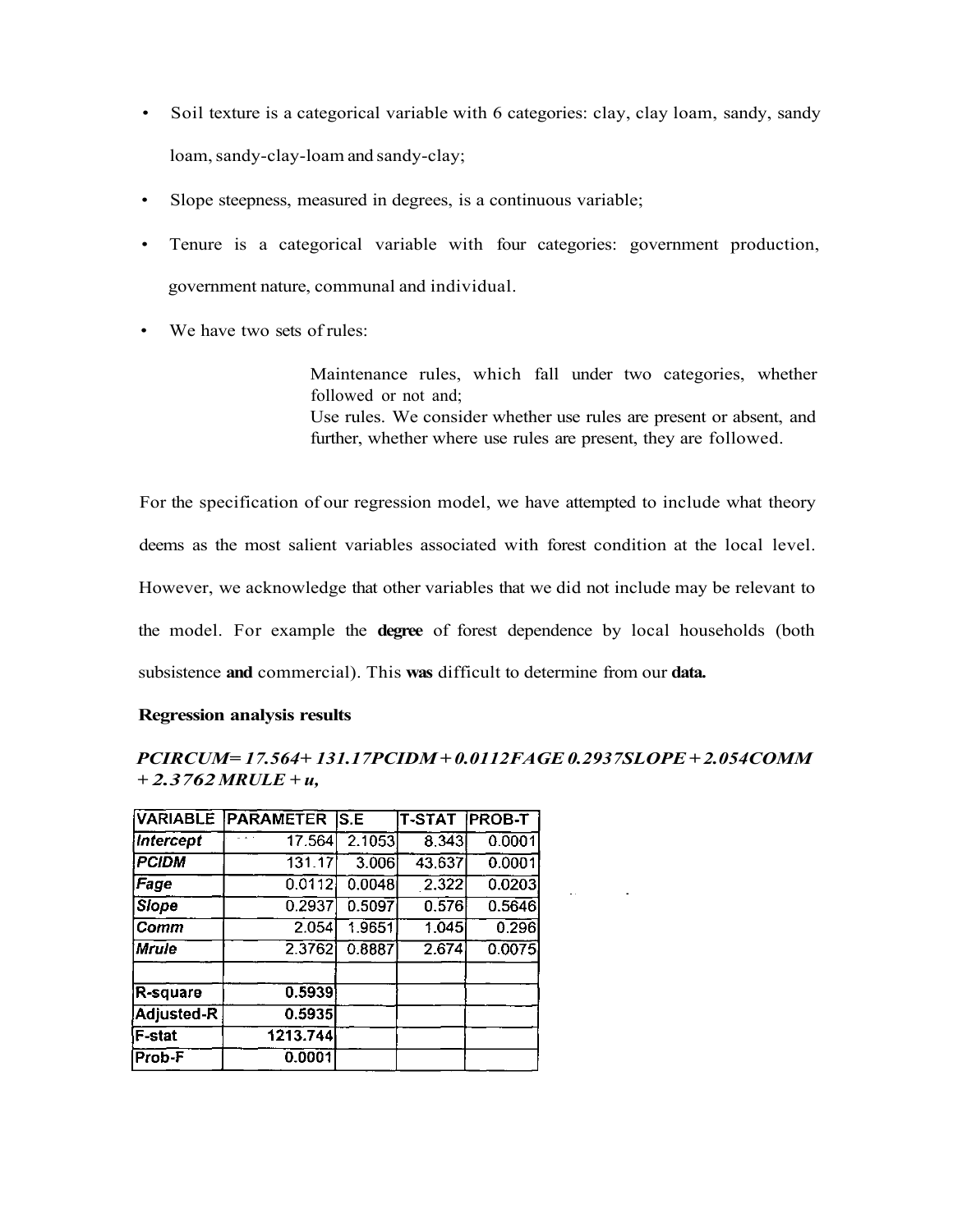Where:

| PCIRCUM      | $-$ Diameter at breast height (cm) |  |
|--------------|------------------------------------|--|
| <b>PCIDM</b> | $=$ Jacknife                       |  |
| FAGE         | $=$ Forest Age (years)             |  |
| <b>SLOPE</b> | $=$ Slope steepness (degrees)      |  |
| <b>COMM</b>  | 1=Community forest                 |  |
|              | 0=Not.Community forest             |  |
| <b>MRULE</b> | l=Maintenance rules present        |  |
|              | 0=Maintenance rules not present    |  |
|              |                                    |  |

Our final regression model is derived- from a model that has been re-specified to include a dummy variable that represents a jack-knife component that is not present in our theoretical model. We introduced the jack-knife into our model due to the presence of a marked discontinuity along the slope-dbh gradient. Slope steepness for 12 forests averages 1.875°, ranging between 0.5° to 5°. Average dbh for these 12 forests is 20cm. While slope steepness for the excluded forest (Najjakulya forest) is 15<sup>°</sup>, with an average dbh of 23cm. This sharp discontinuity in slope coincided with an increase in tree size, a source of variation that has been captured by the jack-knife component. The absence of the jack-knife in initial models served to obscure the effects of the rest of the independent variables in the model. We conducted tests for spatial autocorrelation (Durbin-Watson); multicollinearity  $(R_{\text{aux}})$ , Condition Index, pairwise correlation); and heteroscedasticity (White's test). Our tests indicate-that our data do not have spatial autocorrelation or multicollinearity problems, however heteroscedasticity was present. We attributed heteroscedasticity to the slope variable because our initial plot of residuals against slope indicated a fan-shaped pattern, other similar plots did not show such a pattern. We corrected for heteroscedasticity using the weighted least squares procedure. A further heteroscedasticity check indicated that we had not completely removed the problem, and that in fact, a dummy variable now accounted for the little that could be observed. We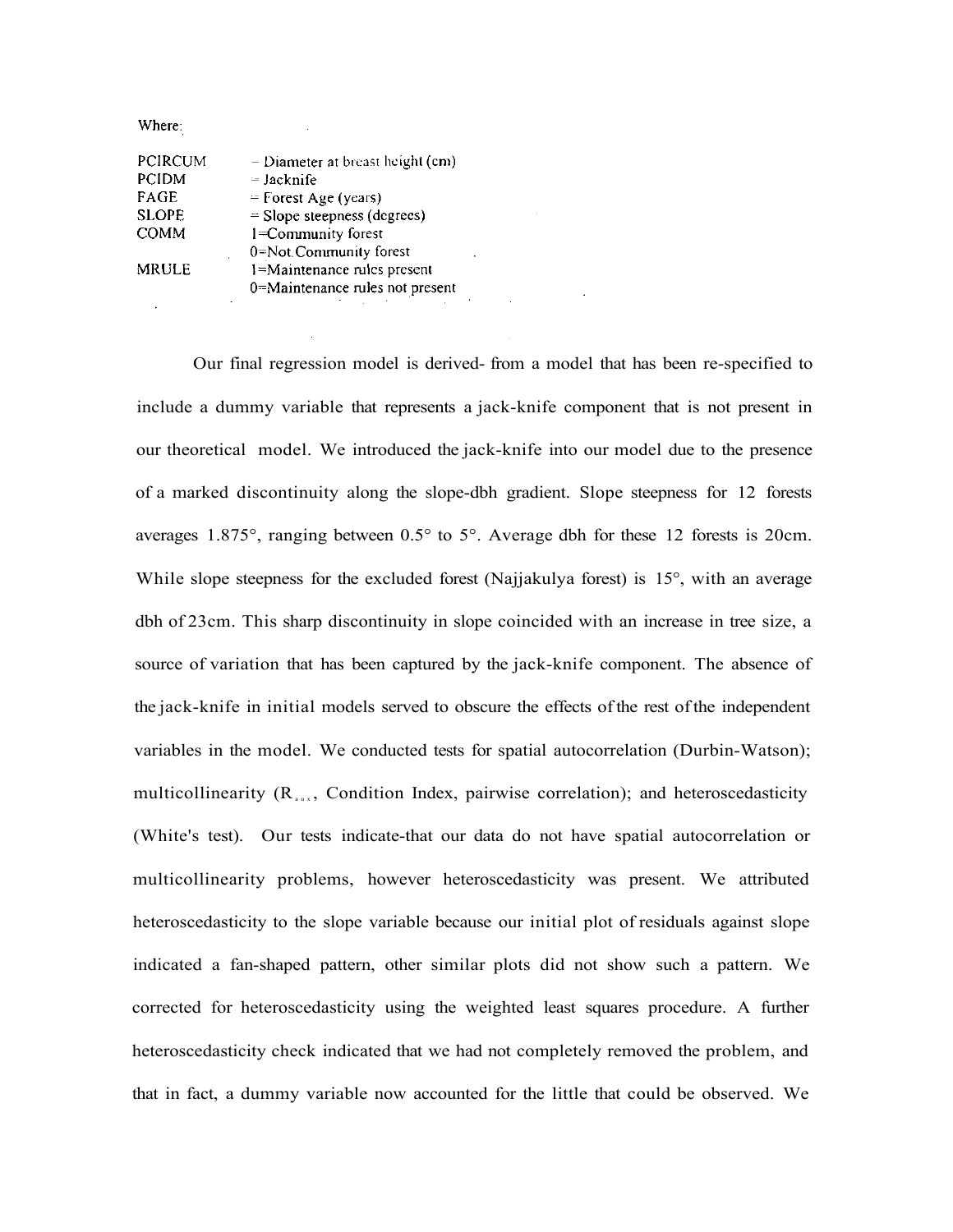were thus unable to conduct a correction, hence our final results should be interpreted with caution. Heteroscedasticity is known to bias the OLS estimators, and to inflate the variance, hence affecting the t and f statistics.

Our results indicate that there is a significant linear relationship  $(F=1213.744)$ ; Prob-F=0.0001) between forest condition and environmental/institutional factors. These factors include weighted forest age  $(t=2.3-22;$  prob-t=0.0203); weighted slope  $(t=0.576;$ prob-t=0.5646); communal tenure (t=1.045; prob-t=0.2960); maintenance rules (t=2.674; prob-t=0.0075); and a jack-knife component  $(t=43.467;$  prob-t=0.0001). 59.35% of the variation in forest condition can be associated with the mentioned factors.

Slope steepness does not significantly affect forest condition  $(t=0.576;$  prob $t=0.5646$ ). For 10 forests (out of a total of 13) slope steepness ranges between  $0.5^{\circ}$  and 3°, and an. average of 1.875° for 12 forests. The only exception is the outlier forest (Najjakulya) which has a slope of 15°. This result is consistent with our expectation, since we had purposely designed the model to investigate the impacts of varying institutions on forest condition within a relatively homogeneous environment.

Forest age is significant. We find that, as expected, younger forests have smaller sized trees than older, more mature forests. This is consistent with ecological theory, where larger forests have had a longer period of biomass accumulation that is directly observed in tree dbh (Barnes, et., al., 1998). We acknowledge that our forest age estimates are-crude, and recommend that this result be interpreted with caution. Indeed, we did attempt to treat forest age as a categorical variable comprising three categories: 300-500 years, 50-100 years, and 30 years. This resulted in the forest age variable having a 100% correlation with the intercept term, indicating that this format may not have been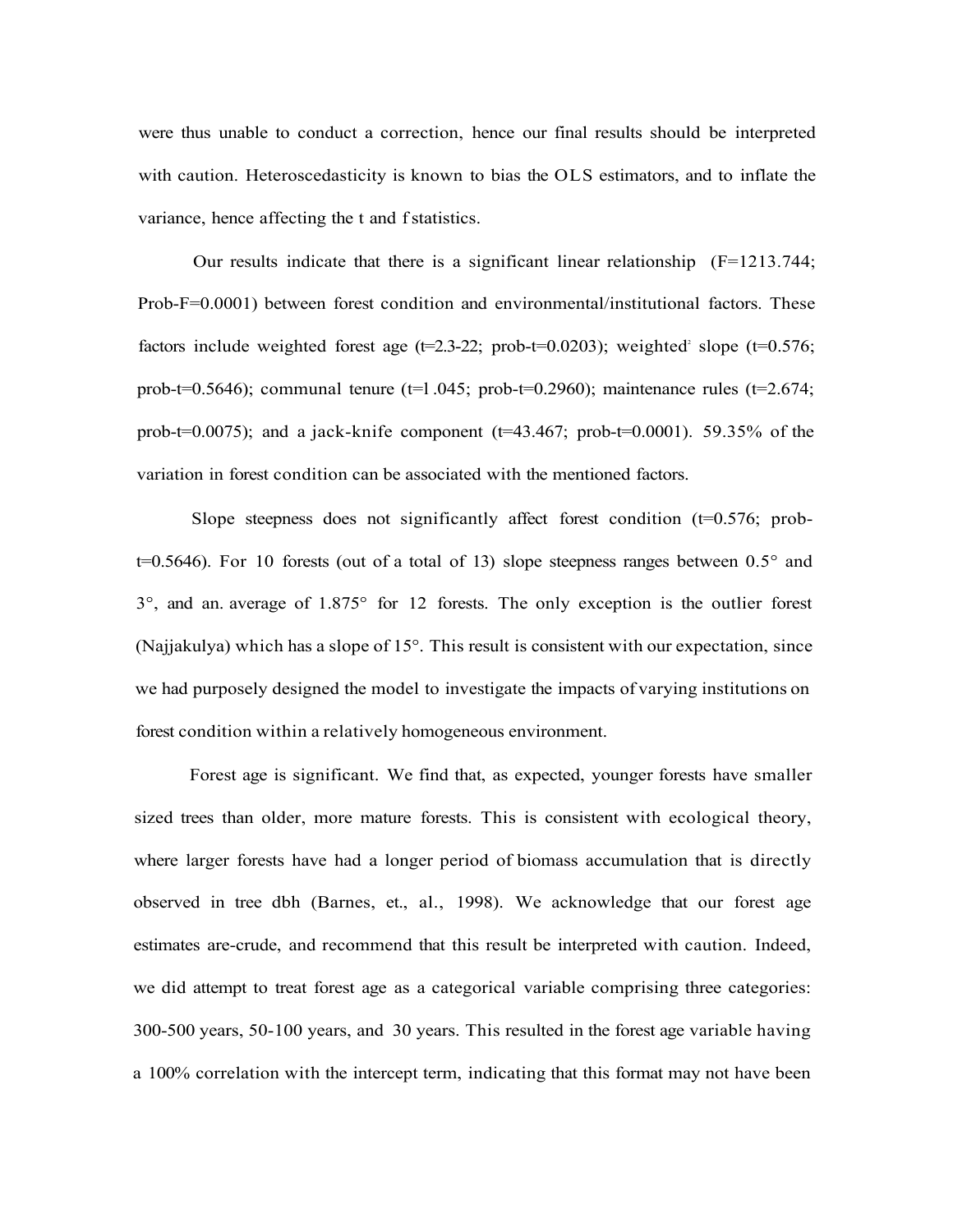suitable. The forest age variable requires further consideration; it may well be that it is best excluded out of future models, although it plays a useful indicator as a rough estimate of forest age.

Communal tenure is significant; forests found within areas under communal tenure are on average larger than those managed under individual, government production or government natural forests. This is-an expected result. Communal tenure means that communities manage forests. According to the institutional arguments within our theoretical framework, such communities have strong incentives to use the forests sustainably since they are the direct beneficiaries of forest products. In our particular case, a greater incentive to conserve may have been provided by cultural and religious factors since all three communal forests appear to have cultural and religious significance to the local communities.

Maintenance rules are significant and important. This is an expected result, because maintenance involves such activities as weeding and tending tree seedlings, and fire protection. Such activities enhance the chances of a seedling thriving and ensure that those thriving may survive to become large trees. We find extremely puzzling the fact that the presence or absence of use rules, or the following or not of use rules where they are present, is not significant. Use rules represent a direct constraint to unlimited harvesting that would otherwise result in forest degradation. Up to six forests have'use rules that are respected; we would thus" have expected a positive and significant relationship. This result merits further investigation.

**2 Weighted because these variables were divided by slope during the WLS procedure**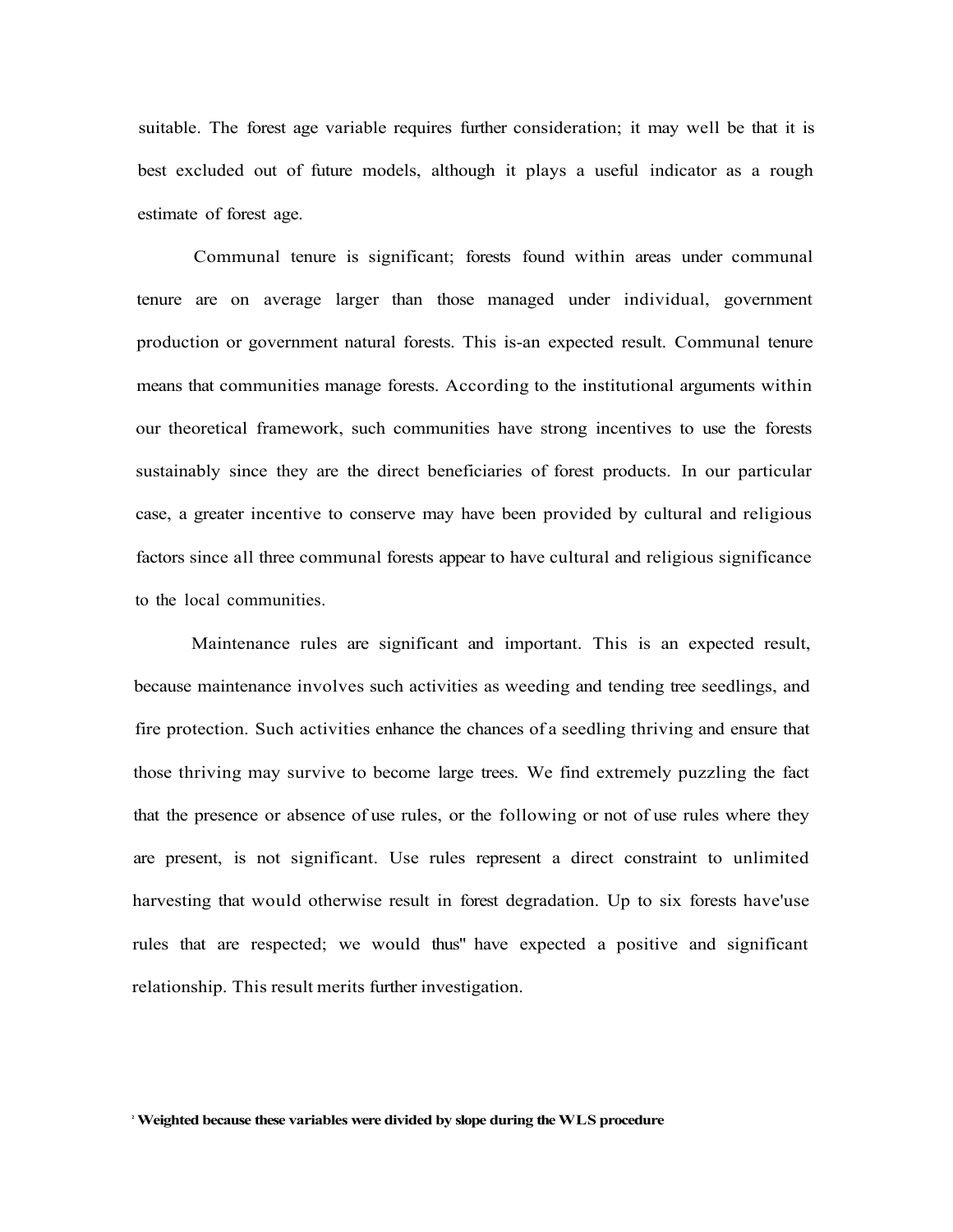Conclusion

The incentive structures facing individuals are shaped and mediated by the institutions to which the individuals are exposed. These incentives are reflected in the actions and behaviors that individuals select, which in our study have direct implications for forest conservation. In the tropical moist forests of central Uganda, we find that institutions are important constraints that regulate people-forest interactions. This is consistent with our hypotheses. Our results are also consistent with previous findings in this region of Uganda, which indicate that institutions are central to forest sustainability (Becker, et al, 1995 and Gombya-Ssembajjwe, 1996). By desegregating institutions into , tenure, arrangements and rules structures, we find that maintenance rules are particularly significant determiners of forest condition. We also find that communal arrangements, particularly those that are linked to cultural or religious beliefs are valuable predictors of forest sustainability. The implications for forest policy are clear: tenure arrangements that feature strong government control are unlikely to yield forest sustainability. Incentive structures at the forest-people interface must be modified if the goals of forest conservation are to be achieved. Joint or cooperative management initiatives between local communities and government are a possibility that Uganda's Forest Department could explore. We suggest that future research focus more narrowly at establishing why use rules are not significant determinants of forest condition in our study area. Also future research should investigate more closely the incentive structures that confront the entire range of government forest management regimes. We also believe that an extension of our current analysis to include variables that represent population density of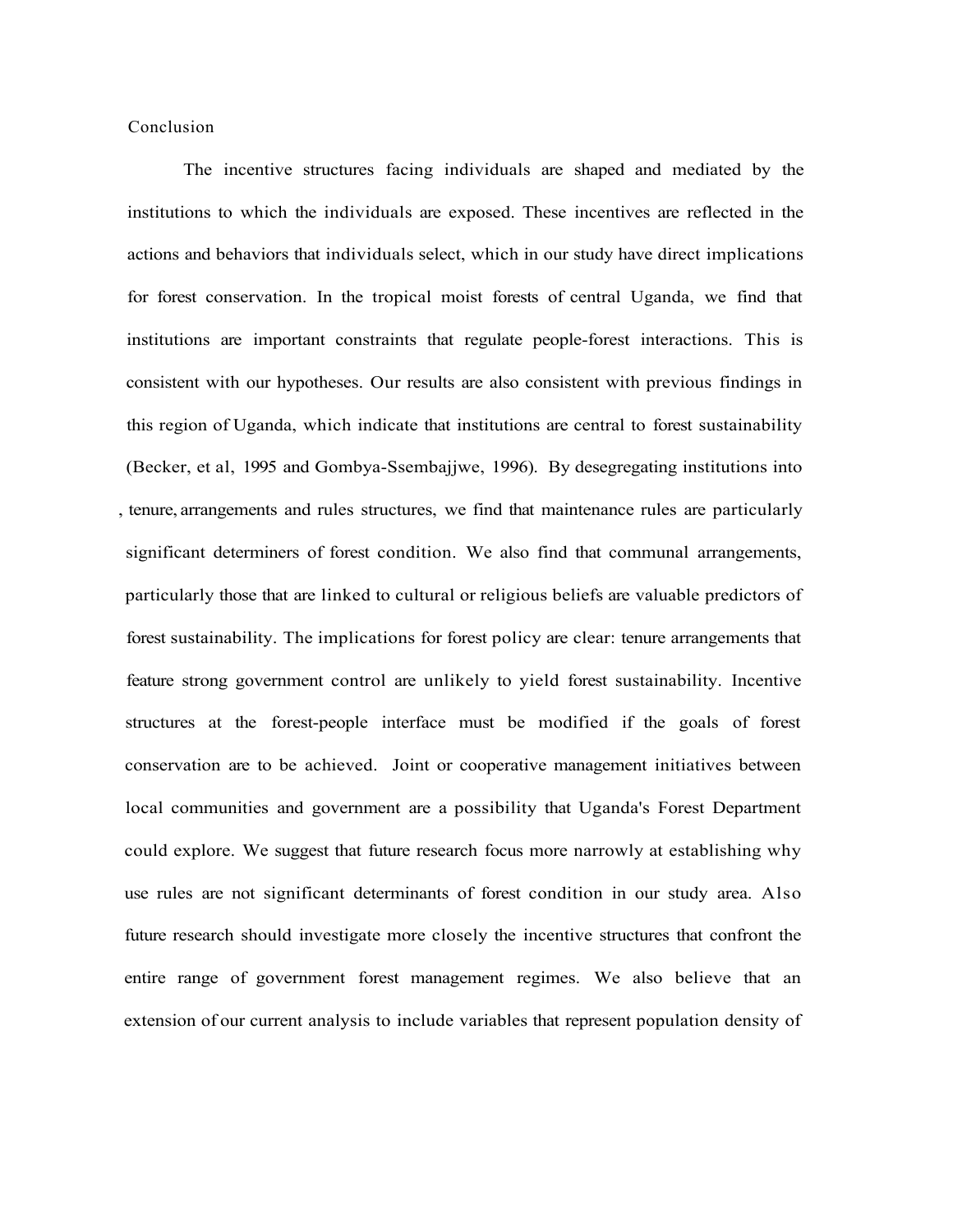forest-adjacent communities, and their degree of forest dependence, may yield information pertinent both to forest condition and forest policy.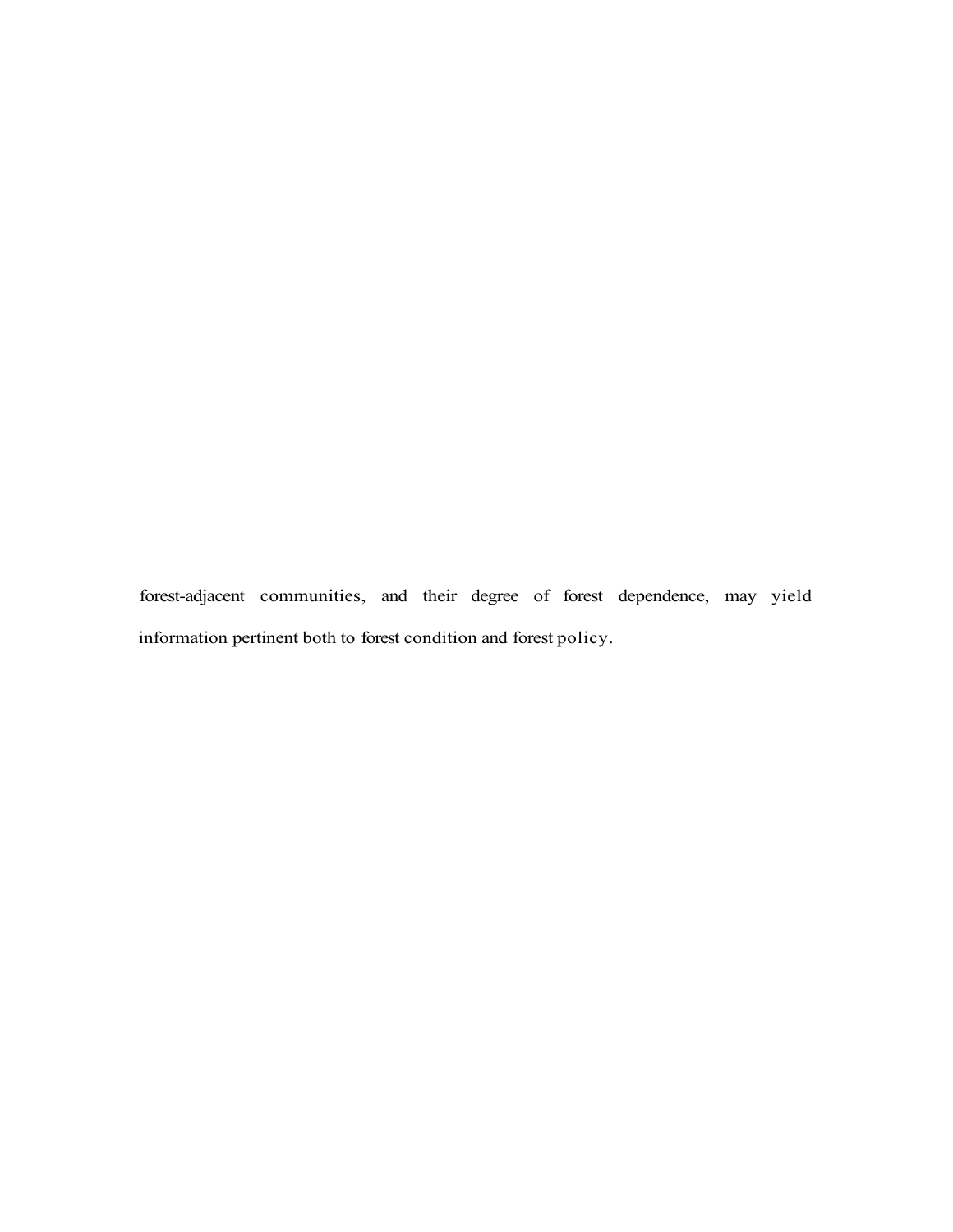#### **References**

**Barnes, B.V., D.R. Zak, SR. Denton, and S II. Spurr. 1998. Forest ecology. New York, John Wiley & sons.** 

**Becker, D.C., A.Y. Banana, and W. Gombya-Ssembajjwe. 1995. Early detection of tropical forest degradation: An IFRI pilot study in Uganda.** *Environmental conservation 22* **(1) : 31-38.** 

**Billings, W.D. 1952. The environmental complex in relation to plant growth and distribution.** *Quarterly review of biology* **27: 25 1-265.** 

**Gombya-Ssembajjwe, W. 1996. Analysis of institutional incentives for sustainable management of tropical moist forests: A case study of Mengo forests, Uganda. Ph.D. Thesis, School of agriculture and forest sciences, University of Wales, Bangor.** 

Greig-Smith, 1983. Quantitative plant ecology. Studies in ecology, volume 9. 3<sup>rd</sup> edition. University of **California press, Berkeley and Los Angeles.** 

**Major, J. 1951. A functional, factorial approach to plant ecology.** *Ecology* **32: 398-412.** 

**Ostrom, 1995. The International forestry resources and institutions research program: A methodology for relating human incentives and actions on forest cover and biodiversity.** 

**Workshop in political theory and policy analysis/Center for the study of institutions, population and environmental change, Indiana University, Bloomington. WP5I-12. 2/29/96.** 

**Ostrom, 1996. Institutional rational choice: An assessment of the IAD framework. Workshop in political theory and policy analysis/Center for the study of institutions, population and environmental change, Indiana University, Bloomington. W96-I6. 7/29/96.** 

**Ostrom, E. and M.B. Wertime. 1995. International forestry resources and institutions research program. Workshop in political theory and policy analysis, Indiana university, Bloomington. P94I-3. 1/6/95.** 

**Turner, P. 1995. Explaining deforestation: A preliminary review of the literature. Workshop in political theory and policy analysis, Indiana University, Bloomington. W95I-1. 7/14/95.** 

**Whittaker, R.H. 1956. Vegetation of the great Smokey mountains.** *Ecological monographs* **26: 1-80.** 

**Whittaker, R.H. 1956. Vegetation of the Siskiyou mountains, Oregon and California.** *Ecological monographs* **30: 279-338.** 

**Whittaker, R.H. and W.A. Niering. 1964. Vegetation of the Santa Catalina mountains, Arizona. I. Ecological classification and distribution of species.** *Journal of the Arizona academy of science* **3: 9-34.**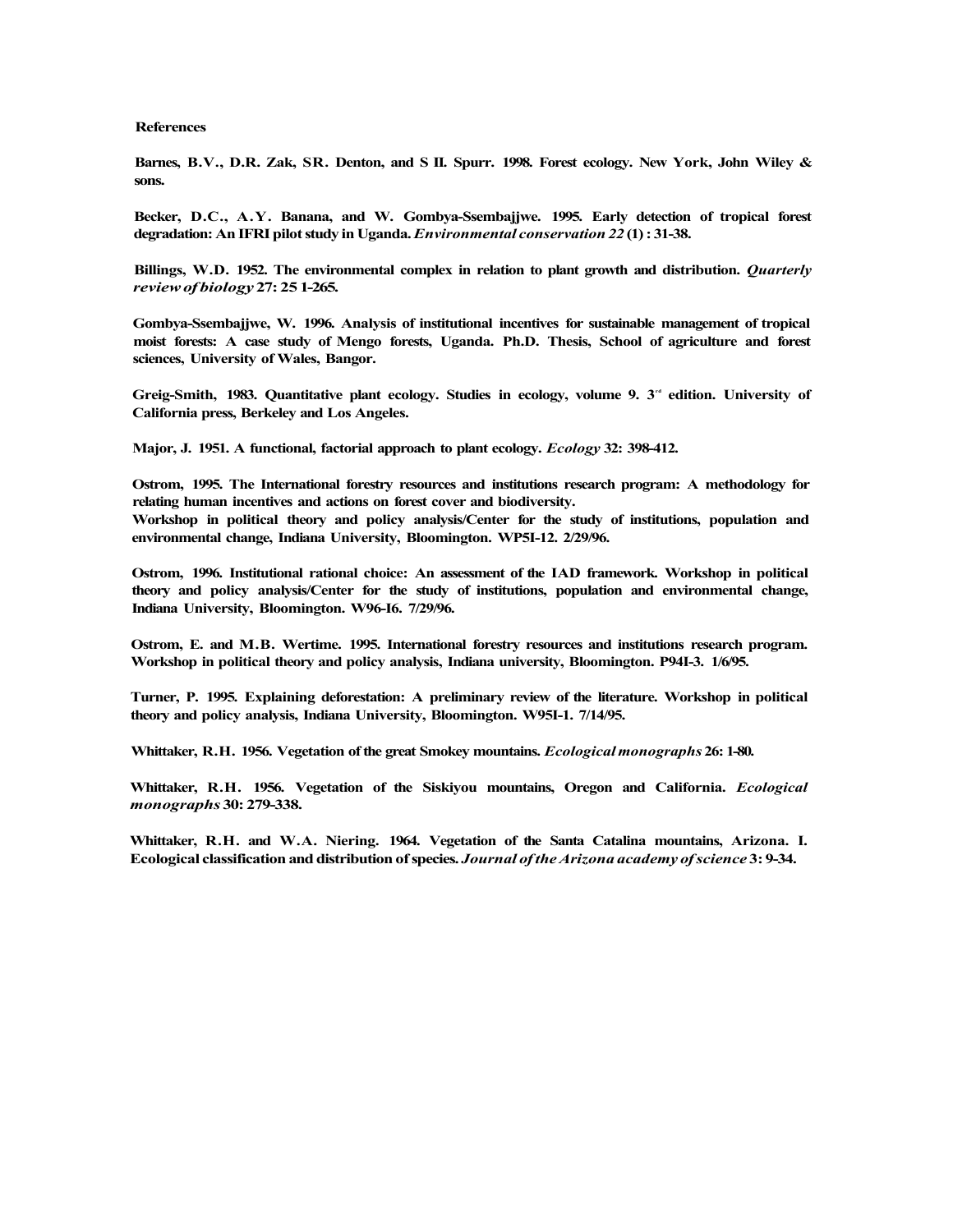#### **APPENDIX I**

**A Schematic of the IAD framework:** 

**Attributes of the physical World** 

**Action Arena** 

**Attributes of the Community** 

**Action Situations**  **Patterns of Interactions** 

**Actors** 

**Outcomes** 

**Rules-in-use** 

**Evaluative Criteria** 

**(Source: Ostrom, 1996)**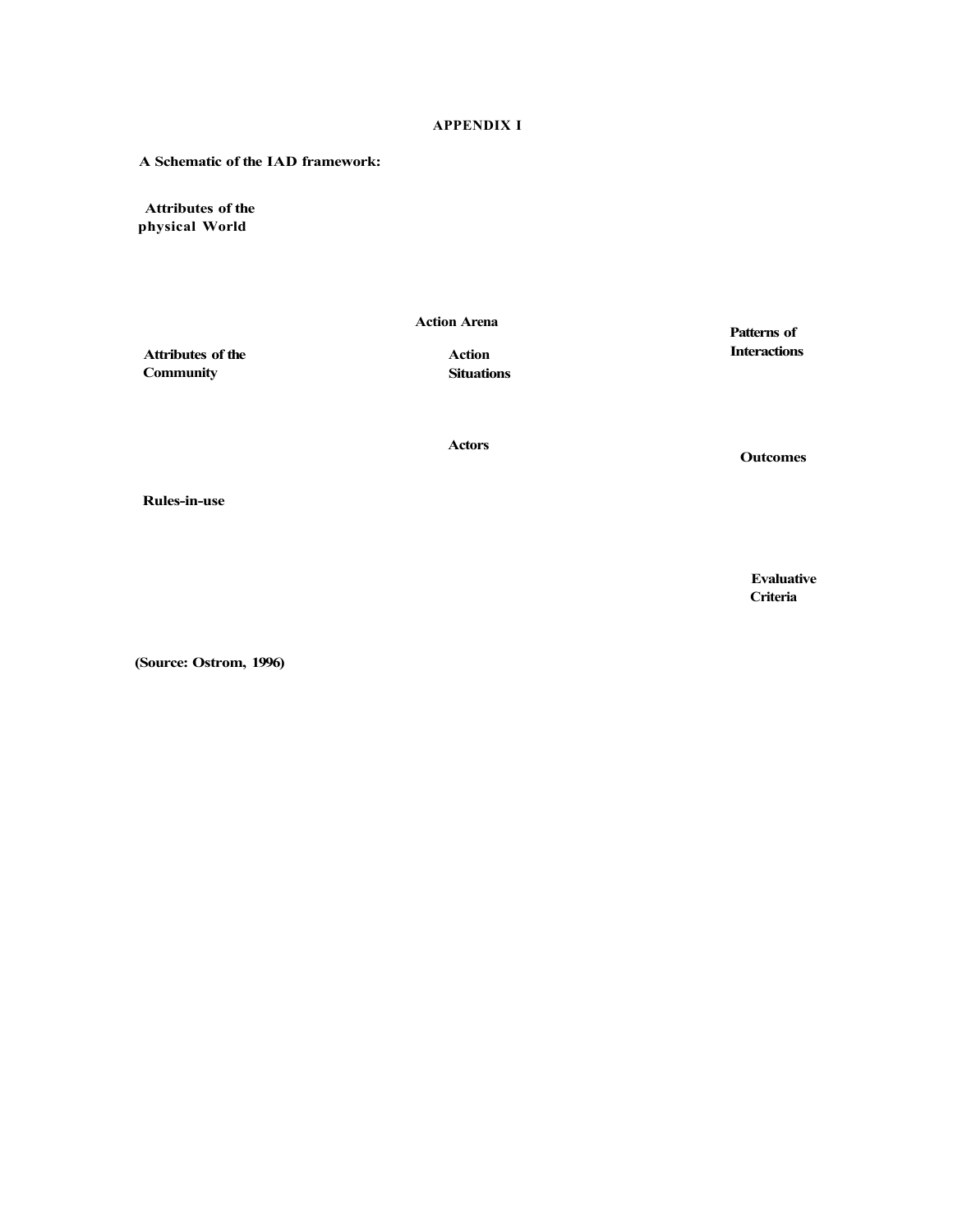## **APPENDIX II**

| <b>FNAME</b>             |     |     | SLOPE FAGE GPROD GNAT COMM MRULE URULE URULF |    |   |          |          |  |
|--------------------------|-----|-----|----------------------------------------------|----|---|----------|----------|--|
|                          |     |     |                                              |    |   |          |          |  |
| Butto-buvuma             | 5   | 300 | a                                            |    |   |          |          |  |
| Kizzikibi Forest Reserve |     | 500 |                                              | ი  |   | ი        |          |  |
| Kyambogo Forest Reserve  |     | 500 |                                              | 0  |   | 0        | O        |  |
| Lukambagire forest       | 0.5 | 500 | O                                            | 0  | 0 | 0        | 0        |  |
| Lwamunda Forest          | 0.5 | 400 |                                              |    | 0 |          |          |  |
| Reserve                  |     |     |                                              |    |   |          |          |  |
| Magezigoomu Cultural     | 0.5 | 60  | 0                                            | Ω  |   | O        |          |  |
| Forest                   |     |     |                                              |    |   |          |          |  |
| <b>MPANGA NATURE</b>     |     | 50  | n                                            |    | Ω |          | 0        |  |
| <b>RESERVE</b>           |     |     |                                              |    |   |          |          |  |
| Mugalu Forest            | 3   | 500 | ი                                            | 0  | Ω | $\Omega$ |          |  |
| Mugomba.                 | 0.5 | 500 |                                              |    |   |          |          |  |
| Mukasa Cultural Forest   |     | 300 |                                              | 0  |   |          |          |  |
| Mukasa-mu-nzo Cultural   | o   | 100 |                                              |    |   |          |          |  |
| Forest                   |     |     |                                              |    |   |          |          |  |
| Najjakulya forest        | 15  | 60  | 0                                            | O. | 0 |          | $\Omega$ |  |
| Namungo's Forest         | 0.5 | 300 | 0                                            | 0  |   |          |          |  |

 $\hat{\boldsymbol{\beta}}$ 

 $\sim 10^7$ 

 $\hat{\beta}$ 

## TABLE SHOWING FOREST, TENURE REGIME AND RULE STRUCTURE:

1=presence of attribute at top of column<br>0=absence of attribute at top of column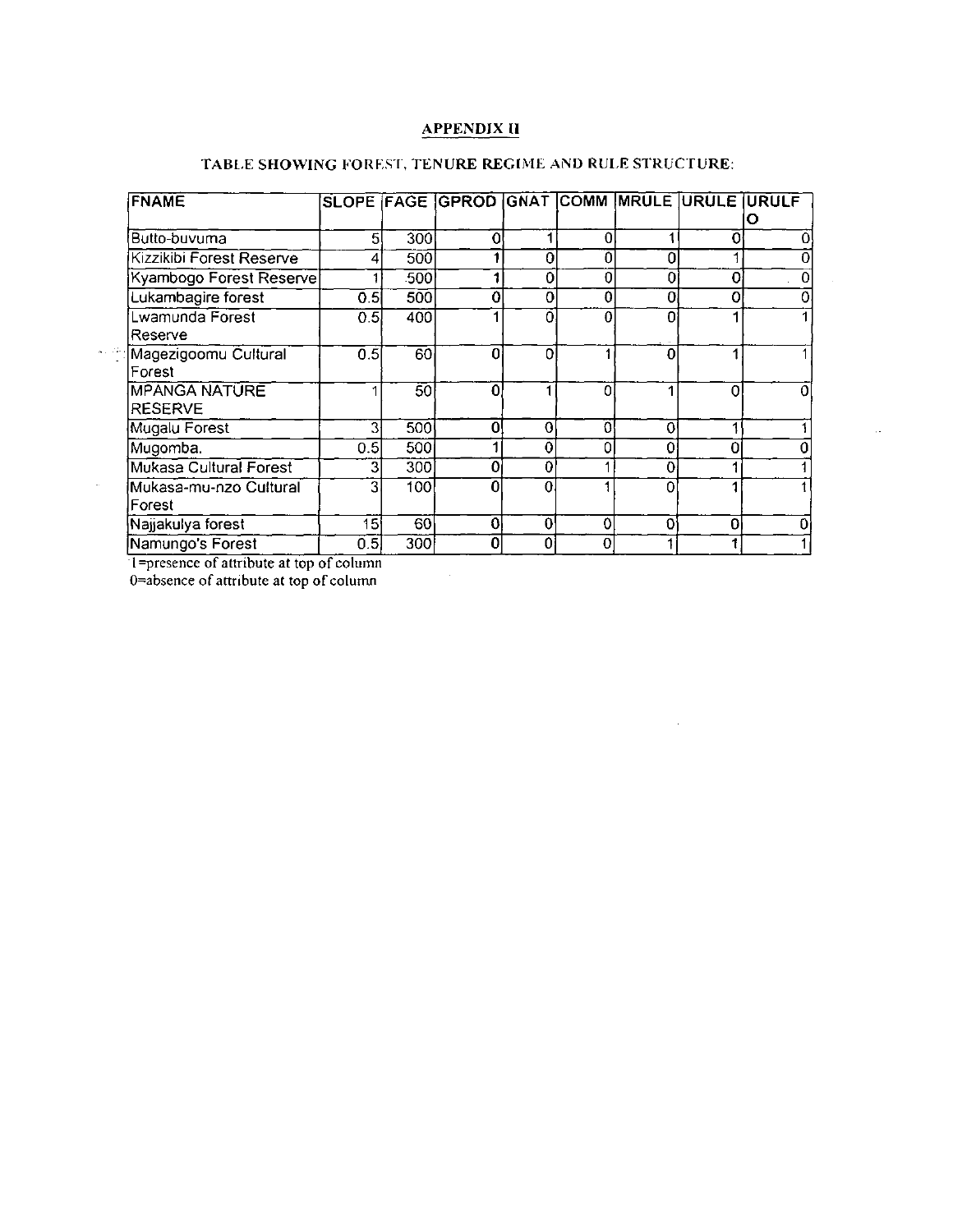### **APPENDIX III**

Tree stand inventory for Namungo's forest:

|                           | Stem            | ∣Mean Ht.     | Mean dbh Rel. freq. Rel. dens Rel |        |         |          | IIV    |
|---------------------------|-----------------|---------------|-----------------------------------|--------|---------|----------|--------|
|                           | lcount          |               |                                   |        |         | ldomin   |        |
| Pseudospondia macrocarpa  | 19              | 21.4          | 47.4                              | 0.0507 | 0.0554  | 0.02194  | 0.1085 |
| Bosqueia phoberos         | 31              | 17.1          | 0.076                             | 0.0904 | 0.01511 | 0.0725   | 0.0725 |
| Trichilia prieureana      | 23              | 17.3          | 26.7                              | 0.022  | 0.0671  | 0.0678   | 0.069  |
| Macaranga monandra        | 231             | 18.2          | 23.2                              | 0.0507 | 0.0671  | 0.0501   | 0.056  |
| Antiaris toxicaria        | 11              | $\cdot$ 23.41 | 38.9                              | 0.038  | 0.0321  | 0.0934   | 0.0545 |
| Tabernaemontana holstii   | 23              | 10.7          | 15.1                              | 0.0634 | 0.0671  | 0.0174   | 0.0493 |
| Piptadeniastrum africanum |                 | 29.3          | 51.7                              | 0.0292 | 0.0204  | . 0.0776 | 0.0424 |
| Celtis mildaebridii       | 8               | 23.8          | 34.8                              | 0.0292 | 0.0233  | 0.0343   | 0.0289 |
| Funtumia elastica         | 12 <sup>1</sup> | 15.8          | 14.4                              | 0.038  | 0.035   | 0.0088   | 0.0273 |
| Albizia gummifera         | 10              | 22.7          | 21.7                              | 0.0292 | 0.0292  | 0.022    | 0.068  |

 $\sim$ 

## Sapling inventory table for Namungo's forest:

ä,

 $\hat{\mathbf{v}}$ 

 $\ddot{\phantom{a}}$ 

 $\sim$ 

 $\mathcal{A}$ 

 $\ddot{\phantom{a}}$ 

|                         | Stem   | lMean Ht. | Mean dbh Rel. freq. Rel. dens Rel |        |        |        | ۱IV                 |
|-------------------------|--------|-----------|-----------------------------------|--------|--------|--------|---------------------|
|                         | lcount |           |                                   |        |        | ldomin |                     |
| Tabernaemontana holstii | 12     | 5.4       | 53                                | 0.1395 | 0.15   | 0.1752 | $\overline{0.1549}$ |
| Coffea canephora        | 8      | 4.6       | 4.4                               | 0.0791 | 0.1    | 0.0768 | 0.0853              |
| Blighia unijugata       | 5      | 44        | 4.1                               | 0.0605 | 0.0625 | 0.0398 | 0.0543              |
| Teclea nobilis          |        | 4.5       | 4.9                               | 0.0465 | 0.05   | 0.0476 | 0.048               |
| Funtumia africana       | 31     | 8         | 61                                | 0.0326 | 0.0375 | 0.0544 | 0.0415              |
| lChaetacme aristata     | Зг     | 6.3       | 5.7                               | 0.0326 | 0.0375 | 0.0453 | 0.0385              |
| Symphonia globulifera   | 31     | 45        | 4.3                               | 0.0465 | 0.0375 | 0.0246 | 0.062               |
| Albizia zygia           | З      |           |                                   | 0.0465 | 0.0375 | 0.0235 | 0.0358              |
| Albizia gummifera       | 2      | 6.5       |                                   | 0.0326 | 0.025  | 0.0442 | $\overline{0.0339}$ |
| Funtumia elastica       | ↷      |           | 5                                 | 0.0326 | 0.025  | 0.025  | 0.0275              |

## Tree stand inventory for Lwamunda forest:

|                                   | <b>Stem</b> | Mean Ht.          | Mean dbh Rel. freq. Rel. dens Rel |         |        |                    | IV     |
|-----------------------------------|-------------|-------------------|-----------------------------------|---------|--------|--------------------|--------|
|                                   | count       |                   |                                   |         |        | ldomin             |        |
| Celtis durandii                   | 52          | 13.9              | $\overline{21.9}$                 | 0.0461  | 0.0713 | 0.0997             | 0.0724 |
| Celtis mildebraedii<br>أرواحيوالا | 47)         | 19.5              | 30.1                              | 0.0553  | 0.0645 | 0.0894             | 0.0697 |
| Macaranga monandra                | 49          | 1451              | 21.9                              | 0.0461  | 0.0672 | 0.0467             | 0.0533 |
| Antiaris toxicaria                | 29          | 20.3              | 32.6                              | 0.038   | 0.0398 | 0.0684             | 0.0487 |
| Taberhaemontana holstii           | 46          | 751               | $-12.8$                           | 0.04951 | 0.0631 | 0.0129             | 0.0418 |
| Parinari excelsia                 | 31          | 41.7              | 150                               | 0.0035  | 0.0041 | 0.1159             | 0.0412 |
| Pseudospondia macrocarpa          | 21          | $\overline{12.3}$ | 21.5                              | 0.0288  | 0.0288 | 0.0212             | 0.0263 |
| Bosquiea phoberos                 | 21          | 13.5              | 18.2                              | 0.0346  | 0.0288 | 0.0131             | 0.0255 |
| Funtumia elastica                 | 22          | 11.7              | 15                                | 0.0311  | 0.0302 | $\overline{0.009}$ | 0.0234 |
| Maesopsis eminii                  | 18          | 13.4              | 19                                | 0.0311  | 0.0247 | 0.0133             | 0.023  |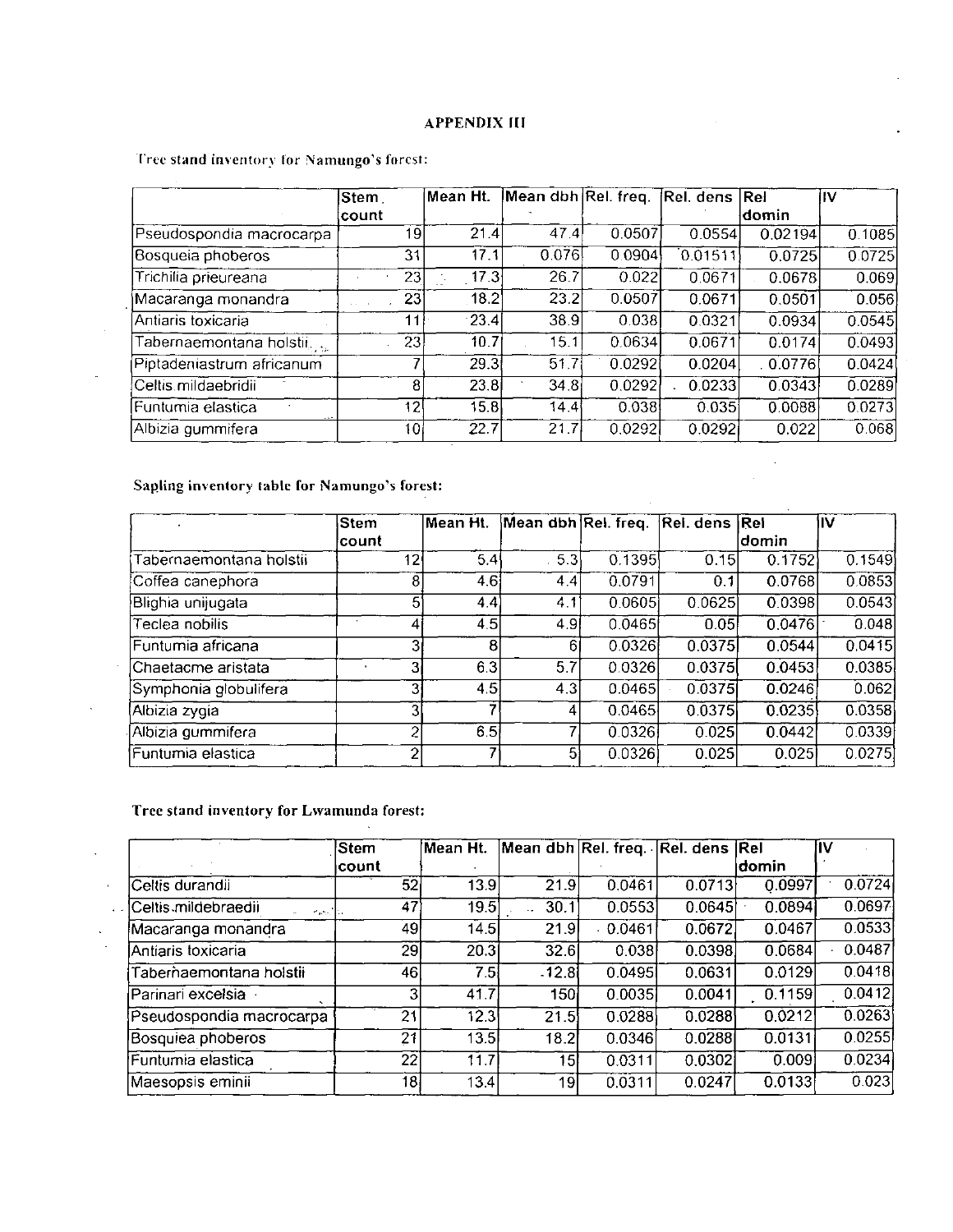Sapling inventory table for Lwamunda forest:

|                       | Stem           | Mean Ht.         | Mean dbh Rel. freq. Rel. dens Rel |       |           |         | lıv    |
|-----------------------|----------------|------------------|-----------------------------------|-------|-----------|---------|--------|
|                       | lcount.        |                  |                                   |       |           | idomin. |        |
| Cedrela odorata       | 38             | 4.1              | 3.8                               | 0.008 | 0.1638    | 0.1114  | 0.0944 |
| Solanum giganteum     | 231            | 4.2              |                                   | 0.052 | 0.0991    | 0.0779  | 0.0763 |
| Blighia unijugata     | 10             | 3.6              | 4.7                               | 0.061 | 0 0 4 3 1 | 0.0492  | 0.0508 |
| Teclea nobilis        | $\overline{9}$ | 4.4              | 4.6                               | 0.052 | 0.0388    | 0.0411  | 0.044  |
| Antiaris toxicaria    | 61             | $\overline{6.2}$ | 5.5                               | 0.04  | 0.0259    | 0.04    | 0.0353 |
| Bosquiea phoberos     | 61             | 5.1              | 5.6                               | 0.032 | 0.0259    | 0.042   | 0.0333 |
| Funtumia elastica     | 61             | 5.5              | 5.5                               | 0.032 | 0.0259    | 0.0382  | 0.032  |
| Trichilia prieureana  | 51             | 4.2              | 5.5                               | 0.032 | 0.0216    | 0.0333  | 0.029  |
| Croton sylvaticus     | 51             | $\overline{4.8}$ | 5.1                               | 0.028 | 0.0216    | 0.0246  | 0.0247 |
| Dictyandra aborescens | 51             | 4.9              | 4.2                               | 0.028 | 0.0216    | 0.0192  | 0.0229 |

# Tree stand inventory table for Buttobuvuma forest:

|                              | Stem count Mean ht. |                   | Mean dbh | Rel freq | Rel. dens           | Rel domin IV |          |
|------------------------------|---------------------|-------------------|----------|----------|---------------------|--------------|----------|
| Maesopsis eminii             | 24                  | $\overline{21.3}$ | 34.8     | 0.0534   | $\sqrt{0.0767}$     | 0.1438       | 0.0913   |
| Celtis mildbraedii           | 16                  | 19.8              | 36.3     | 0.0577   | 0.0511              | 0.1348       | 0.0812   |
| Celtis durandii              | 36                  | 10                | 16.6     | 0.0722   | 0.115               | 0.0534       | [0.0802] |
| Antiaris toxicaria           | 16                  | $\overline{15.3}$ | 24.8     | 0.0476   | 0.0511              | 0.0608       | 0.0532   |
| Macaranga monandra           | 18                  | 13.3              | 32.2     | 0.0433   | 0.0575              | 0.0474       | 0.0494   |
| Ficus exasperata             | 19                  | 12.5              | 17.2     | 0.0476   | $\overline{0.0607}$ | 0.0278       | 0.0454   |
| Ficus capensis               | 17                  | 11.8              | 19.2     | 0.039    | 0.0543              | 0.0347       | [0.0427] |
| Psuedospondias<br>macrocarpa | 9                   | 13.9              | 29.8     | [0.0332] | 0.0288              | 0.056        | [0.0393] |
| Trichilia dregeana           | 8                   | 18.4              | 311      | 0.039    | 0.0256              | 0.0403       | 0.0350   |
| Phyllanthus discoideus       | 101                 | 11.7              | 10.5     | 0.0289   | 0.0319              | 0.0267       | [0.0292] |

 $\omega = \omega$ 

## Sapling inventory for Buttobuvuma forest:

|                         | Stem count Mean ht. |                  | <b>Mean dbh Rel freq</b> |        | Rel. dens | <b>Rel domin</b> IV |          |
|-------------------------|---------------------|------------------|--------------------------|--------|-----------|---------------------|----------|
| Solanum gigantea        | 18                  | 3.3              | 3.5I                     | 0.0866 | 0.1748    | 0.1181              | 0.1265   |
| Tabernaemontana holstii | 61                  | 4.2              | 5.6                      | 0.0866 | 0.0583    | 0.1089              | 0.0846   |
| Celtis durandii         |                     | 4.8              | 5.8                      | 0.0563 | 0.0485    | 0.0849              | [0.0632] |
| Funtumia elastica       |                     | 3.91             | 3.71                     | 0.0736 | 0.0680    | 0.0469              | 0.0628   |
| Macaranga lancifolia    |                     | 3.4              | 3.9                      | 0.0303 | 0.0680    | 0.0616              | [0.0533] |
| Trichilia prieureana    |                     | 4.5              | 5.3                      | 0.0563 | 0.0388    | 0.0576              | 0.0509   |
| Croton sylvaticus       |                     |                  | 3.4                      | 0.013  | 0.0680    | 0.0391              | 0.0400   |
| Chaetacme aristata      |                     | 4.51             | 4.6                      | 0.0303 | 0.0388    | 0.0495              | 0.0395   |
| Ficus vallis-choudae    |                     | 4.7 <sub>1</sub> | 5.5                      | 0.0433 | 0.0291    | 0.0453              | 0.0392   |
| Ficus exasperata        |                     |                  | 5.2                      | 0.0433 | 0.0291    | 0.0374              | 0.0366   |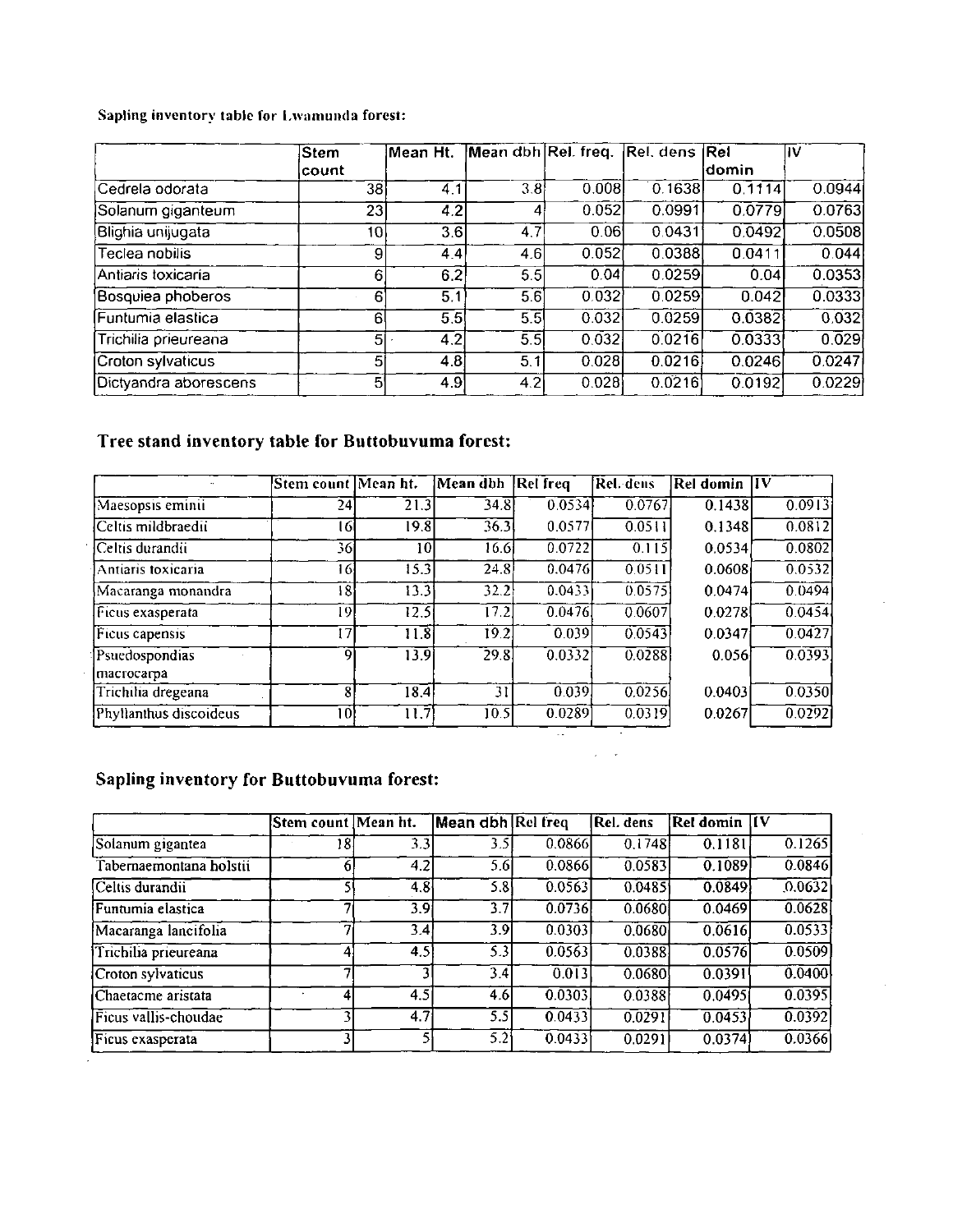# Tree stand inventory for Mpanga forest:

|                      | Stem            | Mean ht. | Mean dbh Rel freq |        | [Rel. dens | Rel domin  IV |        |
|----------------------|-----------------|----------|-------------------|--------|------------|---------------|--------|
|                      | lcount.         |          |                   |        |            |               |        |
| Celtis mildbraedii   | 371             | 24.3     | 30.7              | 0.0778 | 0.0979     | 0.2066        | 0.1274 |
| Bosqueia phoberos    | 381             | 15.2     | 19.51             | 0.0889 | 0.1005     | 0.0456        | 0.0783 |
| Trichilia prieureana | $\overline{54}$ | 14.5     | 20.6              | 0.0667 | 0.0899     | 0.0578        | 0.0715 |
| Celtis zenkeri       | 21              | 21.0     | 37.7i             | 0.0522 | 0.0556     | 0.1043        | 0.0707 |
| Antiaris toxicaria   | ا31             | 21.5     | 39.0              | 0.0367 | 0.0344     | 0.0888        | 0.0533 |
| Teclea nobilis       | 24              | 13.0     | $2\overline{1.2}$ | 0.0522 | 0.0635     | 0.0326        | 0.0494 |
| Aningeria altissima  | اۇ،             | 20.0     | 30.8              | 0.0367 | 0.0397     | 0.0587        | 0.0450 |
| Celtis durandii      | الۍ             | 18.1     | 28.5              | 0.0333 | 0.0397     | 0.0416        | 0.0382 |
| Mimusops bagswawei   |                 | 19.01    | 28.7              | 0.0411 | 0.0291     | 0.0354        | 0.0352 |
| Morus lactea         | 141             | 16.0     | $\overline{22.3}$ | 0.0367 | 0.037      | 0.0283        | 0.0340 |

 $\Box$ 

 $\bar{\mathcal{A}}$ 

J,

# . Sapling inventory table for Mpanga forest:

 $\hat{\mathbf{r}}$ 

 $\ddot{\phantom{a}}$ 

 $\hat{\textbf{v}}$ 

|                               | Stem<br>¦count | Mean ht. | Mean dbh Rel freq |        | (Rel. dens | Rel domin  IV |        |
|-------------------------------|----------------|----------|-------------------|--------|------------|---------------|--------|
| Euphorbia teke                | $\overline{0}$ | 3.1      | 4.5               | 0.1164 | 0.0122     | 0.1370        | 0.1251 |
| Trichilia prieureana          |                | 3.4      | 4.1               | 0.0862 | 0.0854     | 0.0695        | 0.0804 |
| Bosqueia phoberos             | O              | 4.2      | 4.91              | 0.0560 | 0.0732     | 0.0895        | 0.0729 |
| Blighia unijugata             |                | 5.2I     | 5.31              | 0.0560 | 0.0610     | 0.0845        | 0.0672 |
| Entandophragma<br>cylindricum | 4              | 5.0I     | 6.01              | 0.0560 | 0.0488     | 0.0825        | 0.0624 |
| IAntiaris toxicaria           | 4              | 6.0      | 4.5               | 0.0560 | 0.0488     | 0.0562        | 0.0537 |
| Belonophora glomerata         | 4              | 3.51     | 3.6I              | 0.0560 | 0.0488     | 0.0308        | 0.0452 |
| Oxyanthus speciosus           | 4              | 3.OI     | 4.0               | 0.0302 | 0.0488     | 0.0419        | 0.0403 |
| Celtis mildbraedii            |                | 3.81     | 4.3               | 0.0431 | 0.0366     | 0.0323        | 0.0373 |
| Lovoa brownii                 | 2              | 5.51     | 5.3               | 0.0302 | 0.0244     | 0.0385        | 0.0310 |

## Tree stand inventory table for Mugalu forest:

|                                 | Stém  | Mean ht.         | Mean dbh Rel freq            |          | Rel. dens | Rel domin IV |          |
|---------------------------------|-------|------------------|------------------------------|----------|-----------|--------------|----------|
|                                 | count |                  |                              |          |           |              |          |
| Bosqueia phoberos               | 42    |                  | 25.1                         | 0.092001 | 0.14050   | 0.23800      | .0.15690 |
| Pseudospondias macrocarpa       | 331   | 10.5             | 37.6                         | 0.09660  | 0.11040   | 0.20030      | 0.13580  |
| Funtumia elastica               | 191   | 8.7              | 17                           | 0.06130  | 0.06350   | 0.02160      | 0.04880  |
| Sapium ellipticum               | 8     | 15.6             | 51.5                         | 0.03070  | 0.02680   | [0.06970]    | 0.04240  |
| Ficus capensis<br>$\sim$ $\sim$ |       | 13.3             | 38.6                         | 0.03530  | 0.02340   | 0.03920      | 0.03260  |
| Antiaris toxicaria              | 91    | 161              | 26.9                         | 0.03530  | 0.03010   | 0.02840      | 0.03130  |
| Macaranga schweinfurthii        | 131   | $\overline{8.7}$ | $\overline{2}2.\overline{7}$ | 0.02610  | 0.04350   | 0.02360      | 0.03110  |
| Prunus africana                 |       | 18.1             | 42.9                         | 0.01530  | 0.02340   | 0.05310      | 0.03060  |
| Trichilia rubescens             | 14    | 6.6              | 15.9                         | 0.03070  | 0.04680   | 0.01180      | 0.02980  |
| Celtis durandii                 | 8     | 11.5             | <b>28.9</b>                  | 0.03070  | 0.02680   | 0.02380      | 0.02710  |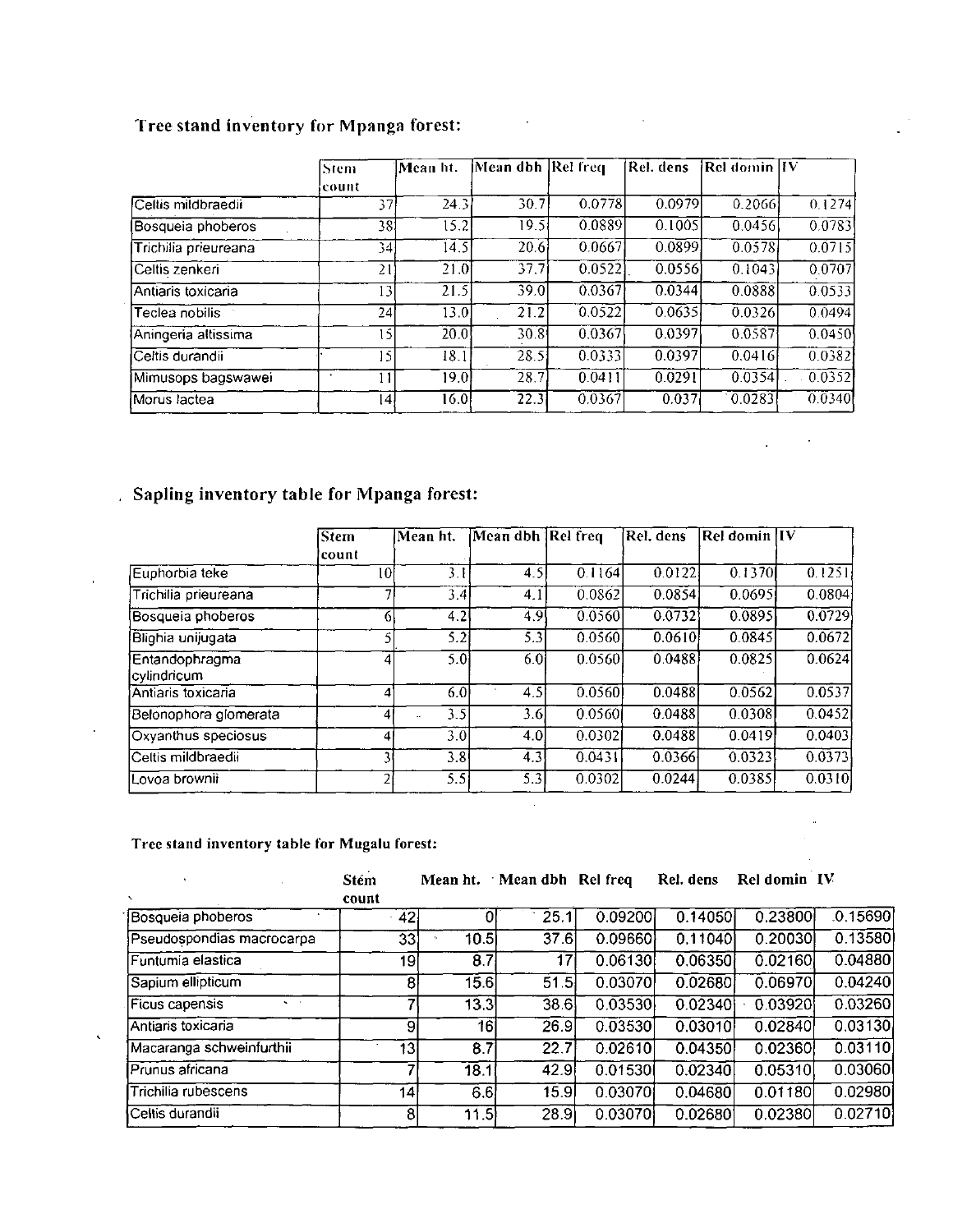## Sapling inventory table for Mugalu forest:

|                         | <b>Stem</b><br>count | Mean ht.         | Mean dbh Rel freq |         | Rel. dens | Rel domin IV |         |
|-------------------------|----------------------|------------------|-------------------|---------|-----------|--------------|---------|
| Coffea canephora        | 25                   | 3.9              | 5.4               | 0.07710 | 0.12950   | 0.16870      | 0.12510 |
| Bosqueia phoberos       | 16 <sup>1</sup>      | 3.5              | 4.6               | 0.06570 | 0.08290   | 0.08160      | 0.07670 |
| Oxyanthus speciosus     | 12                   | 5.0              | 5.0               | 0.06570 | 0.06220   | 0.07460      | 0.06750 |
| Solanum gigantea        | 19                   | 2.9              | 3.7               | 0.03710 | 0.09840   | 0.05680      | 0.06410 |
| Trichilia prieureana    | 15                   | 3.2              | 3.9               | 0.05710 | 0.07770   | 0.05190      | 0.06220 |
| Funtumia elastica       | 14                   | 3.0              | 3.7               | 0.06570 | 0.07250   | 0.04400      | 0.06070 |
| Trichilia rubescens     | 10 <sub>1</sub>      | 3.3              | 4.5               | 0.04860 | 0.05180   | 0.04910      | 0.04980 |
| Glyphaea brevis         | 81                   | $\overline{3.8}$ | 6.5               | 0.00860 | 0.04150   | 0.07580      | 0.04200 |
| Tabernaemontana holstii | 61                   | 3.2              | 4.9               | 0.04860 | 0.03110   | 0.03800      | 0.03920 |
| Phyllanthus discoideus  | 61                   | 4.7              | 5.1               | 0.02860 | 0.03110   | 0.03710      | 0.03230 |

## Tree stand inventory table for Kizzikibi forest:

 $\langle \ldots \rangle$ 

| <b>Stem</b><br>count | Mean ht. |                                                                                     |                                                                                         | Rel. dens                                                                                        | Rel domin IV                                                                                               |                                                                                                            |
|----------------------|----------|-------------------------------------------------------------------------------------|-----------------------------------------------------------------------------------------|--------------------------------------------------------------------------------------------------|------------------------------------------------------------------------------------------------------------|------------------------------------------------------------------------------------------------------------|
|                      |          |                                                                                     |                                                                                         |                                                                                                  | 0.13220                                                                                                    | 0.148                                                                                                      |
|                      |          |                                                                                     |                                                                                         |                                                                                                  | 0.11520                                                                                                    | 0.096                                                                                                      |
|                      |          |                                                                                     |                                                                                         |                                                                                                  | 0.15620                                                                                                    | 0.094                                                                                                      |
|                      |          |                                                                                     |                                                                                         |                                                                                                  | 0.05980                                                                                                    | 0.056                                                                                                      |
|                      |          |                                                                                     |                                                                                         |                                                                                                  | 0.03170                                                                                                    | 0.051                                                                                                      |
|                      |          |                                                                                     |                                                                                         |                                                                                                  | 0.03260                                                                                                    | 0.050                                                                                                      |
|                      |          |                                                                                     |                                                                                         |                                                                                                  | 0.02700                                                                                                    | 0.046                                                                                                      |
|                      |          |                                                                                     |                                                                                         |                                                                                                  | 0.02550                                                                                                    | 0.035                                                                                                      |
|                      |          |                                                                                     |                                                                                         |                                                                                                  | 0.01870                                                                                                    | 0.031                                                                                                      |
|                      |          |                                                                                     |                                                                                         |                                                                                                  | 0.05410                                                                                                    | 0.030                                                                                                      |
|                      |          | 74I<br>351<br>261<br>21<br>24<br>22<br>19I<br>14<br>12 <sub>l</sub><br>$\mathbf{5}$ | 12.7<br>9.01<br>13.5<br>15.0<br>9.0<br>8.1<br>12.4<br>14.8<br>10.6<br>$\overline{22.0}$ | Mean dbh Rel freq<br>20.9<br>26.8<br>36.2<br>26.5<br>186<br>19.7<br>18.8<br>22.2<br>18.7<br>49.8 | 0.11130<br>0.07930<br>0.05560<br>0.05150<br>0.05560<br>0.05980<br>0.05980<br>0.04170<br>0.04170<br>0.02360 | 0.20220<br>0.09560<br>0.07100<br>0.05740<br>0.06560<br>0.06010<br>0.05190<br>0.03830<br>0.03280<br>0.01370 |

Sapling inventory table for Kizzikibi forest:

|                          | <b>Stem</b><br>count | Mean ht.            | Mean dbh Rel freq |         | Rel. dens | <b>Rel domin IV</b> |       |
|--------------------------|----------------------|---------------------|-------------------|---------|-----------|---------------------|-------|
| Bosqueia phoberos        | 43 <sub>1</sub>      | 3.8                 | 4.4               | 0.15250 | 0.22400   | 0.20980             | 0.195 |
| Teclea nobilis           | 19 l                 | 4.7                 | 53                | 0.06540 | 0.09900   | 0.13760             | 0.100 |
| Blighia unijugata        | 15                   | 3.6                 | 3.9               | 0.07990 | 0.07810   | 0.06860             | 0.075 |
| ovoa brownii             | 12                   | $\overline{3.9}$    | 37                | 0.04840 | 0.06250   | 0.03890             | 0.049 |
| Trichilia dregeana       |                      | 3.2<br>$\vert$ 9    | 3.7               | 0.07260 | 0.04690   | 0.02940             | 0.049 |
| Coffea canephora         | 12                   | 4.0I                | 3.6               | 0.03150 | 0.06250   | 0.03660             | 0.043 |
| Xymalos monospora        |                      | $\overline{3.0}$    | 5.4               | 0.0315  | 0.0365    | 0.0539              | 0.04  |
| Rothmannia urcelliformis |                      | 7.3                 | 8.11              | 0.02420 | 0.02080   | 0.06050             | 0.035 |
| Entandophragma angolense |                      | 3.3<br>6            | 4.0               | 0.04120 | 0.03130   | 0.02310             | 0.031 |
| Antiaris toxicaria       |                      | $\mathbf{5}$<br>4.7 | 4.3               | 0.04120 | 0.02600   | 0.02120             | 0.029 |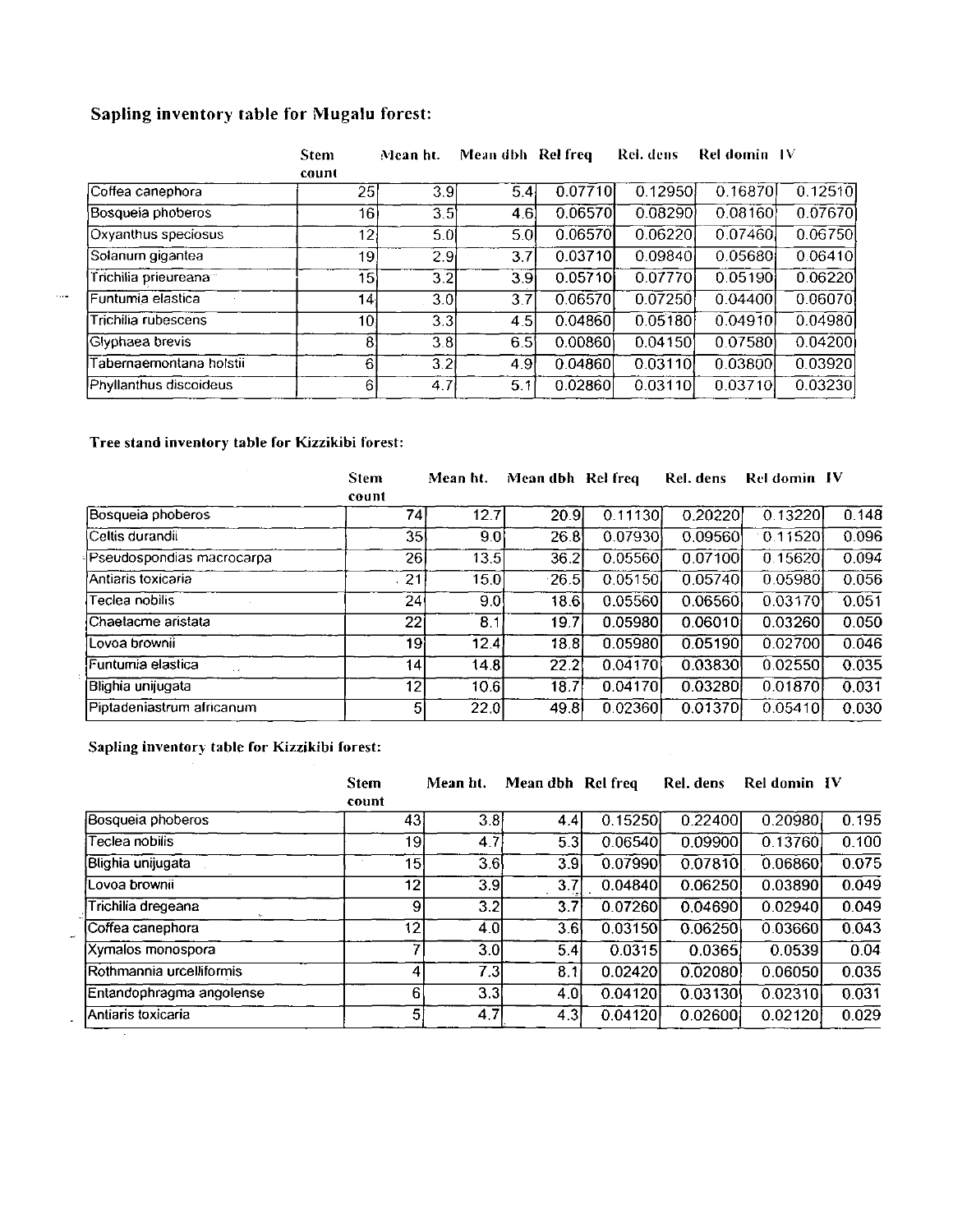# Tree stand inventory table for Najjakulya forest:

|                           | Stem count [Mean ht.] |      | Mean dbh            | <b>Rei</b> freu | Rel. dens | Rel domin | ١W       |
|---------------------------|-----------------------|------|---------------------|-----------------|-----------|-----------|----------|
| lAntiaris toxicaria       | 25                    | 13.7 | 32.4                | 0.08470         | 0.10550   | 0.28710   | 0.15910  |
| Sapium ellipticum         | 44 <sup>1</sup>       | 9.0  | 20.6                | 0.099600        | 0.185700  | 0.176900  | 0.154100 |
| Lovoa brownii             | 35                    | 9.21 | 17.7                | 0.099600        | 0.147700  | 0.100800  | 0.116000 |
| lMaerua duchesnei         | 19                    | 5:5I | 16.0                | 0.078400        | 0.080200  | 0.043900  | 0.067500 |
| Chaetacme aristata        | 13 <sub>1</sub>       | 6.5! | $\cdot$ 20.1 $\mid$ | 0.06990!        | 0.05490   | 0.04650   | 0.05710  |
| Bosqueia phoberos         | $\mathbf 1$           | 9.4  | 17.4                | 0.04870         | 0.04640   | 0.02930   | 0.04150  |
| Maesopsis eminii          | 10                    | 11.1 | 20.6                | 0.042400        | 0.004200  | 0.038600  | 0.041100 |
| Piptadeniastrum africanum |                       | 19   | 48.5                | 0.014800        | 0.008400  | 0.0588    | 0.0273   |
| Celtis africana           |                       | 8.4  | 14.9                | 0.03600         | 0.02950   | 0.01290   | 0.02610  |
| Rothmannia urcelliformis  | ĥ                     | 6.2  | 16.7                | 0.036000        | 0.025300  | 0.014000  | 0.025100 |

## Sapling inventory table for Najjakulya forest:

 $\frac{1}{2}$ 

 $\sim$   $\sim$  $\bar{z}$ 

 $\bar{\mathcal{A}}$ 

 $\frac{1}{n}$  .

|                    | Stem count Mean ht. |                  | Mean dbh          | Rel freq  | Rel. dens | Rel domin | lIV       |
|--------------------|---------------------|------------------|-------------------|-----------|-----------|-----------|-----------|
| Maerua duchesnei   | 331                 |                  | 4.81              | 0.010580  | 0.191900  | 0.222700  | 0.173700  |
| Lovoa brownii      | 261                 | 3.9              | 4.01              | 0.0737000 | 0.1512000 | 0.1265000 | 0.1171000 |
| Chaetacme aristata |                     | 4.3              | 5.61              | 0.0737000 | 0.0640000 | 0.1062000 | 0.0813000 |
| Coffea canephora   | 16                  | 3.9              | 3.9 <sub>l</sub>  | 0.0545000 | 0.0930000 | 0.0706000 | 0.0729000 |
| Pittosporum mannii |                     | 4.4              | 4.8I              | 0.041700  | 0.040700  | 0.051400  | 0.044600  |
| lCeltis africana.  | 6                   | 5.01             | 34.2 <sub>1</sub> | 0.0545000 | 0.0349000 | 0.0312000 | 0.0402000 |
| Bosqueia phoberos  | 6                   | 3.7 <sub>l</sub> | 3.BI              | 0.0545000 | 0.0349000 | 0.0271000 | 0.0388000 |
| Sapium ellipticum  | -61                 | 4.5              | 4.7I              | 0.041700  | 0.034900  | 0.039400  | 0.038700  |
| Antiaris toxicaria |                     | 2.5              | 4.1               | 0.0545000 | 0.0291000 | 0.0248000 | 0.0361000 |
| Sacurinega virosa  |                     | 4.6              | 4.2               | 0.022400  | 0.040700  | 0.037100  | 0.033400  |

## Tree stand inventory table for Kyambogo forest:

|                           | <b>Stem</b><br>count | Mean ht.          | Mean dbh Rel freq |         | Rel. dens | Rel domin IV        |                     |
|---------------------------|----------------------|-------------------|-------------------|---------|-----------|---------------------|---------------------|
| Bosqueia phoberos         | 63                   | 12.3              | 18.7              | 0.0921  | 0.1388    | 0.0618              | 0.0976              |
| Teclea nobilis            | 49}                  | 9.7               | 18.7              | .0.0699 | 0.0107    | 0.0471              | 0.0750              |
| Pseudospondias macrocarpa | 25                   | 15.6              | 34.1              | 0.0555  | 0.0551    | 0.0913              | 0.0673              |
| Funtumia elastica         | 25                   | 14.9              | 20.0              | 0.0411  | 0,0551    | 0.0273              | $\overline{0.0412}$ |
| Ficus exasperata          | 12                   | 14.7              | 32.9              | 0.0333  | 0.0264    | $\overline{0.0403}$ | 0.0333              |
| Celtis durandii           | $\overline{20}$      | $\overline{12.2}$ | 16.6              | 0.0366  | 0.0441    | 0.0158              | 0.0322              |
| Antiaris toxicaria        | ا 15                 | 9.9               | 21.1              | 0.0411  | 0.0330    | 0.0177              | 0.0306              |
| Oxyanthus speciosus       | 16                   | 6.7               | $\overline{16.1}$ | 0.0411  | 0.0352    | 0.0152              | 0.0305              |
| Celtis mildbraedii        | 14l                  | 17.2              | $\overline{23.4}$ | 0.0333  | 0.0308    | 0.0227              | 0.0289              |
| $\sim$                    |                      |                   |                   |         |           | ۰                   |                     |

 $\ddot{\phantom{0}}$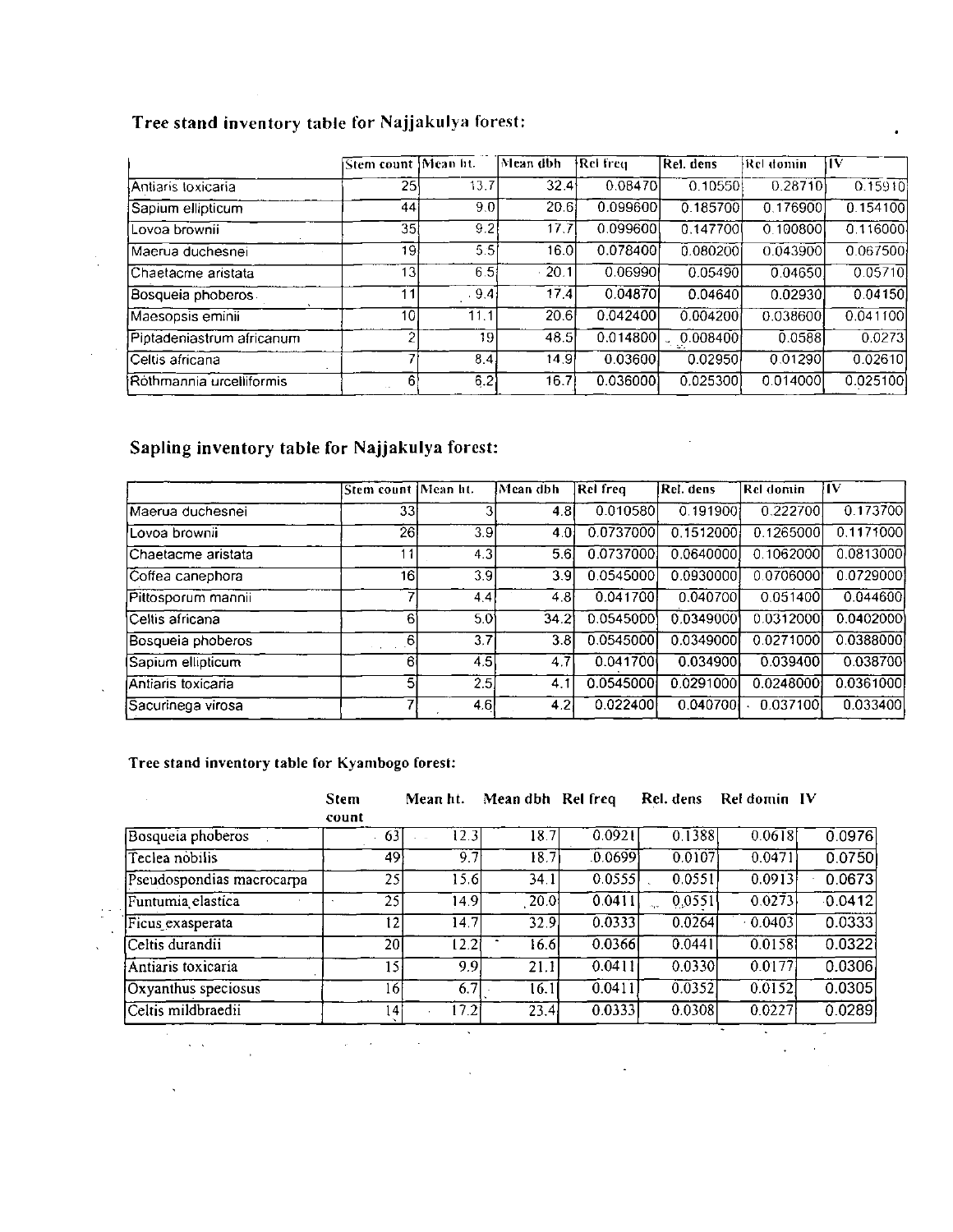## Sapling inventory table for Kyambogo forest:

|                      | Stem<br>count | Mean ht. | Mean dbh Rel freq |           | Rel. dens | Rel domin IV |        |
|----------------------|---------------|----------|-------------------|-----------|-----------|--------------|--------|
| Bosqueia phoberos    | 33.           | 4.2      | 5.2               | 0.1348    | 0.1521    | 0.2257       | 0.1709 |
| Oxyanthus speciosus  | -9            | 3.9      | 5.0 <sup>1</sup>  | 0.0664    | 0.0876    | 0.1198       | 0.0913 |
| Teclea nobilis       | -61           | 3.4      | 3.81              | 0.0664    | 0.0737    | 0.0614       | 0.0672 |
| Blighia unijugata    |               | 3.7      | 4.41              | 0.0543    | 0.0507    | 0.0542       | 0.0531 |
| Trichilia prieureana | 131           | 3.7      | 3.8               | 0.0463    | 0.0599    | 0.0452       | 0.0505 |
| Celtis mildbraedii   |               | 4.8      | 5.4               | 0 0 4 6 3 | 0.0323    | 0.0545       | 0.0444 |
| Lovoa brownii        | 10            | 3.7      | 3.8               | 0.0463    | 0.0461    | 0.0368       | 0.0431 |
| Funtumia elastica    | ا 9           | 4.2      | 4.3'              | 0.0402    | 0.0415    | 0.0418       | 0.0412 |
| Celtis durandii      | 81            | 4.9      | 4.9               | 0.0342    | 0.0369    | 0.0478       | 0.0396 |
| Coffea canephora     | 91            | 3.81     | 3.1               | 0.0463    | 0.0415    | 0.0192       | 0.0357 |
|                      |               |          |                   |           |           |              |        |

# Tree stand inventory table for Magezigoomu forest:

 $\bar{\tau}$  is

 $\hat{A}$ 

|                                            | <b>Stem</b> | Mean ht. | ¦Mean dbh         | Rel freq | Rel. dens | Rel domin   V |         |
|--------------------------------------------|-------------|----------|-------------------|----------|-----------|---------------|---------|
|                                            | 'count      |          |                   |          |           |               |         |
| Maesopsis eminii                           | 28          | 15.6     | 27.7              | 0.08640  | 0.09560   | 0.11100       | 0.09770 |
| Lovoa brownii                              | 31          | 10.7     | 16.9l             | 0.09840  | 0.10580   | 0.04540       | 0.08320 |
| Piptadeniastrum africanum                  | 9           | 16.2     | 45.0              | 0.04660  | 0.03070   | 0.17010       | 0.08250 |
| Canarium schweinfurthii                    | 4           | 20.5     | 77.8I             | 0.01730  | 0.01370   | 0.18410       | 0.07170 |
| Cassipourea congensis                      | 24          | 9.8      | 21.3              | 0.06390  | 0.08190   | 0.05700       | 0.06760 |
| Antiaris toxicaria                         | 161         | 11.8     | 24.9l             | 0.06390  | 0.05460   | 0.06170       | 0.06010 |
| Phyllanthus discoideus                     | 22          | 9.7      | 18.1              | 0.06390  | 0.07510   | 0.03670       | 0.05860 |
| Fagara angolensis.<br>$\sim$ $\sim$ $\sim$ | 17          | 9.6      | 19.0 <sub>l</sub> | 0.05700  | 0.05800   | 0.03240       | 0.04910 |
| Pseudospondias macrocarpa                  | 151         | 9.7      | 20.0              | 0.04660  | 0.05120   | 0.03310       | 0.04360 |
| Sapium ellipticum                          | 101         | 13.2     | 26.5              | 0.03970  | 0.01340   | 0.04400       | 0.03930 |

# Sapling inventory for Magezigoomu forest:

 $\sim 10$ 

|                       |          | <b>Stem</b><br>count | Mean ht.         | Mean dbh Rel freq |         | Rel. dens | Rel domin IV |         |
|-----------------------|----------|----------------------|------------------|-------------------|---------|-----------|--------------|---------|
| Lovoa brownii         |          | 32                   | 3.9              | 3.9               | 0.13770 | 0.17780   | 0.17850      | 0.16470 |
| Blighia unijugata     | 109 A.C. | 30I                  | 3.3              | 3.7               | 0.14600 | 0.16670   | 0.14850      | 0.15370 |
| Antiaris toxicaria    |          | 16                   | 3.8              | 4.2               | 0.08260 | 0.08890   | 0.10420      | 0.09190 |
| Bosqueia phoberos     |          | 121                  | $\overline{3.3}$ | 3.2               | 0.08260 | 0.16670   | 0.04660      | 0.06530 |
| Teclea nobilis        |          | 11 <sub>1</sub>      | 4.0              | 3.6               | 0.08260 | 0.06110   | 0.05150      | 0.06510 |
| Coffea canephore      |          | 10I                  | 3.0              | 3.4               | 0.02750 | 0.05560   | 0.04210      | 0.04170 |
| Cassipourea congensis |          | 61                   | $\overline{4.3}$ | 4.9               | 0.03580 | 0.03330   | 0.05050      | 0.03990 |
| Oxyanthus speciosus   |          |                      | 3.3              | 3.4               | 0.03580 | 0.03890   | 0.02830      | 0.03430 |
| Pittosporum mannii    |          | 31                   | 4.0              | 6.3               | 0.02750 | 0.01670   | 0.04470      | 0.02960 |
| Scolopia rhamnophylla |          |                      | 3.7<br>51        | 3.4               | 0.03580 | 0.02780   | 0.01900      | 0.02750 |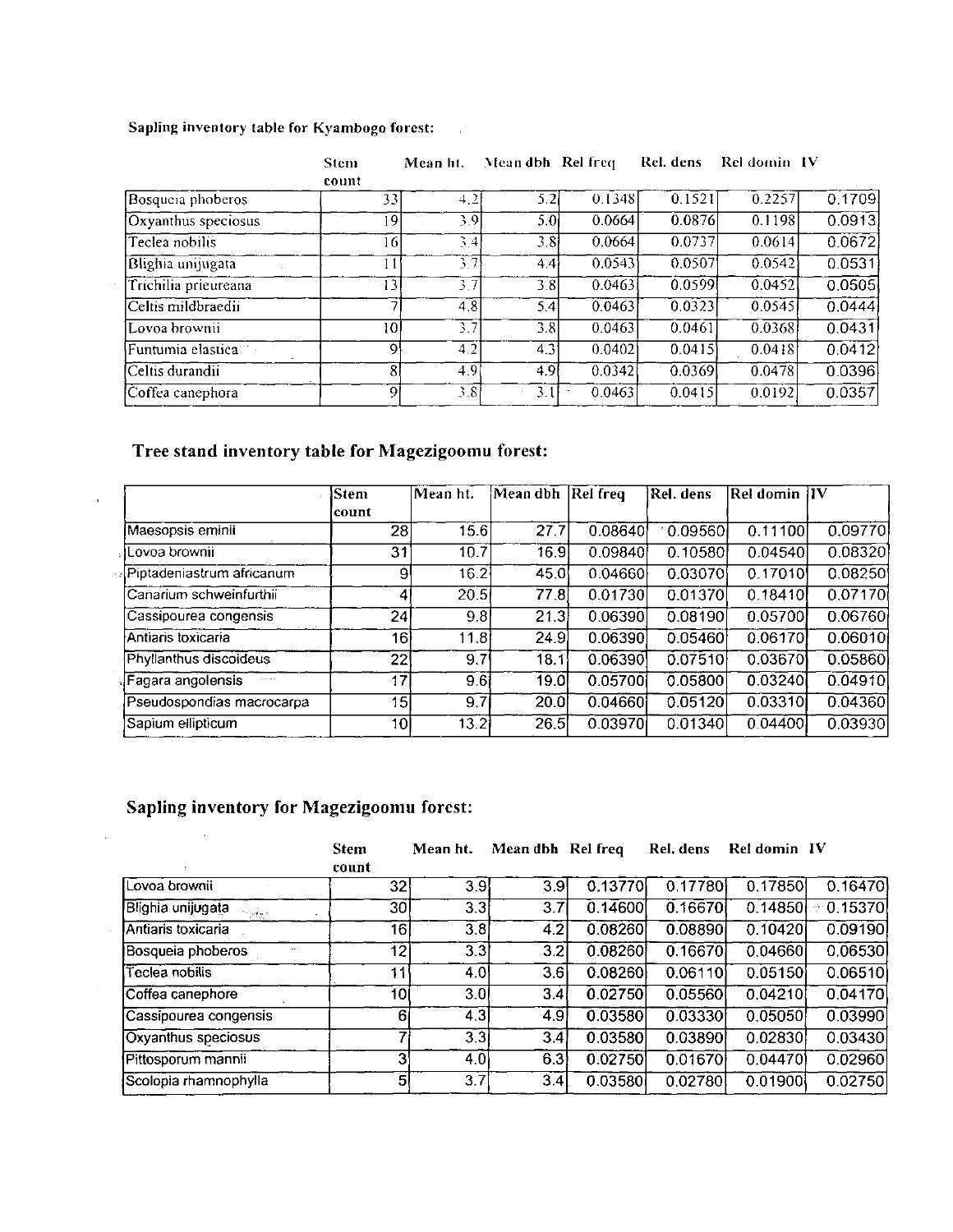# Tree stand inventory table for Lukambagire forest:

|                          | Stem            | Mean Ht. | Mean dbh Rel. freq. |        | Rel. dens Rel |        | IIV    |
|--------------------------|-----------------|----------|---------------------|--------|---------------|--------|--------|
|                          | lcount          |          |                     |        |               | ldomin |        |
| Macaranga schweinfurthii | 50 <sup>1</sup> | 9.2      | 21.8                | 0.1147 | 0.2024        | 0.177' | 0.1647 |
| Pseudospondia macrocarpa | 35              | 11.5     | 27.1                | 0.1469 | 0.1417        | 0.1918 | 0.1601 |
| Voacanga thouarsii       | 26              | 9,4      | 15.5                | 0.664  | 0.1053        | 0.0443 | 007    |
| Phoenix reclinata        | 17              | 9.4      | 16 <sup>1</sup>     | 0.664  | 0.688         | 0.0291 | 0.548  |
| Sapium ellipticum        | 81              | 13.9     | 35.2                | 0.0402 | 0.0324        | 0.0827 | 0.0518 |
| Phyllanthus discoideus   | 10              | 11.6     | 27.5                | 0.0402 | 0.0405        | 0.0642 | 0.0483 |
| Erythrina excelsa        |                 | 15.4     | 35.4                | 0.0402 | 0.0283        | 0.0717 | 0.0467 |
| Ficus thoningii          |                 | 11.4     | 24.5                | 0.0201 | 0.0283        | 0.0398 | 0.0294 |
| Belschmeidia ugandensis  |                 | 10.6     | 16                  | 0.0402 | 0.0283        | 0.0118 | 0.0268 |
| Ficus capensis           | 61              | 12.8     | 231                 | 0.0262 | 0.0243        | 0.0229 | 0.0245 |

 $\overline{1}$ 

 $\ddot{\phantom{a}}$ 

 $\sim 10^{-11}$ 

# Sapling inventory table for Lukambagire forest:

|                          | Stem    | Mean Ht. | Mean dbh Rel. freq. |        | Rel. dens Rel |        | IV     |
|--------------------------|---------|----------|---------------------|--------|---------------|--------|--------|
|                          | lcount∶ |          |                     |        |               | ldomin |        |
| Macaranga scweinfurthii  | 361     | 4.6      | 5                   | 0.1276 | 0.2647        | 0.3259 | 0.2394 |
| <b>Xymalos monospora</b> | 12      | 3.41     | 4.1                 | 0.0793 | 0.0882        | 0.0698 | 0.0791 |
| Funtumia elastica        | 9       | 3.5      | 39                  | 0.0793 | 0.0662        | 0.0548 | 0.0668 |
| Pseudospondia macrocarpa | 91      | 3.4      | 3.9                 | 0.0793 | 0.0662        | 0.0548 | 0.0668 |
| Belschmeidia ugandensis  | 6.      | 3.8      | 5.5                 | 0.0586 | 0.0441        | 0.068  | 0.0569 |
| Voacanga thouarsii       | 6       | 4.8      | 5.7                 | 0.0448 | 0.0441        | 0.0702 | 0.053  |
| Bosqueia phoberos        | 4       | 4.6l     | 5                   | 0.0345 | 0.0294        | 0.0372 | 0.0337 |
| Coffea canephora         |         | 3.5      | 4                   | 0.0345 | 0.0294        | 0.0251 | 0.0297 |
| Pittosporum mannii       |         | 2.61     | 4.2                 | 0.0345 | 0.0294        | 0.0247 | 0.0295 |
| Alchornea cordifolia     |         | 4.5      | 4.3                 | 0.0241 | 0.0294        | 0.0265 | 0.0267 |

Tree stand inventory for Mukasa forest:

 $\mathcal{L}^{\mathcal{L}}$ 

 $\sim 10$ 

 $\bar{z}$ 

|                          | <b>Stem</b>                   | Mean Ht.          | Mean dbh Rel. freq. |                     | Rel. dens Rel |         | lIV                 |
|--------------------------|-------------------------------|-------------------|---------------------|---------------------|---------------|---------|---------------------|
|                          | lcount                        |                   |                     |                     |               | ldomin  |                     |
| Pseudospondia macrocarpa | 13                            | $\overline{15.9}$ | 47.7                | $\overline{0.1313}$ | 0.1287        | 0.03462 | 0.2021              |
| Bosqueia phoberos        | 17                            | 11.6I             | 21.8                | 0.0746              | 0.1683        | 0.1683  | 0.1099              |
| Antiaris toxicaria       | 6                             | 22.7              | 509                 | 0.094]              | 0.0594        | 0.0594  | 0.1086              |
| Phoenix reclinata        | 13 <sub>l</sub><br>garagement | 14.5              | 21.2                | 0.0194              | 0.1287        | 0.0548  | 0.0676              |
| Markhamia platycalyx     | <sub>8</sub>                  | 18                | 24.2                | 0.0746              | 0.0792        | 0.0465  | 0.0668              |
| Trichilia dregeana       | 5                             | 18.8              | 37.3                | 0.0746              | 0.0495        | 0.0726  | 0.0656              |
| Pittosporum mannii       |                               | 6.5 <sub>1</sub>  | 16.3                | 0.0567              | 0.0396        | 0.0103  | 0.0355              |
| Cassipourea congensis    | 5                             | 9.6               | 18.5                | 0.0373              | 0.0495        | 0.0164  | $\overline{0.0344}$ |
| Canarium schweinfurthii  | 3                             | 11.3              | 21                  | 0.0567              | 0.0297        | 0.0121  | 0.0328              |
| Maesopsis eminii         |                               | 14.7              | 26                  | 0.0373              | 0.0297        | 0.0227  | 0.0299              |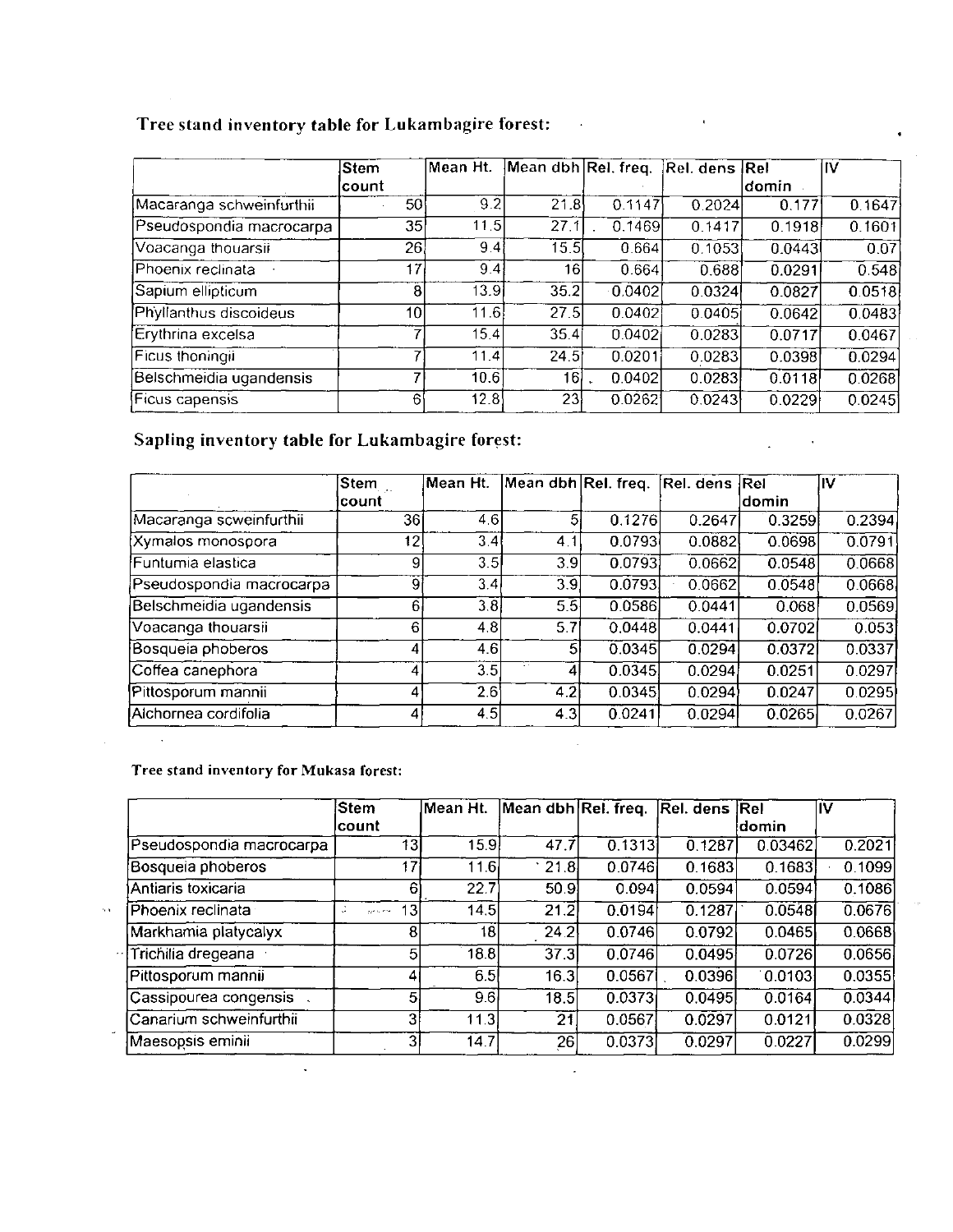## Sapling inventory table for Mukasa forest:

|                          | Stem   | lMean Ht.        | Mean dbh Rel. freq. |        | Rel. dens Rel |        | lIV    |
|--------------------------|--------|------------------|---------------------|--------|---------------|--------|--------|
|                          | ∣count |                  |                     |        |               | ldomin |        |
| Bosqueia phoberos        | 13     | 2.8              | 4.2                 | 0.2591 | 0.4643        | 0.4941 | 0.4051 |
| Pseudospondia macrocarpa | ኅ      |                  | 6.8                 | 0.0674 | 0.0714        | 0.1978 | 0.1122 |
| Pittosporum mannii       | 31     | 4.5              | 3.3                 | 0.0674 | 0.1071        | 0.0711 | 0.0819 |
| Pycnanthus angolensis    | ◠      | $\overline{3.8}$ | 3.5                 | 0.0674 | 0.0714        | 0.0501 | 0.063  |
| Trichilia dregeana       |        | 5                | 5                   | 0.0674 | 0.0357        | 0.0501 | 0.0511 |
| Funtumia elastica        |        | 31               |                     | 0.0674 | 0.0357        | 0.0321 | 0.0451 |
| Garcinia huillensis      |        | 1.5              | 3.2                 | 0.0674 | 0.0357        | 0.0205 | 0.0412 |
| Teclea nobilis           |        | राजस्थान<br>っ    | 2.6                 | 0.0674 | 0.0357        | 0.0135 | 0.0389 |
| Cassipourea congensis    |        | $\overline{2}$   | 2.5                 | 0.0674 | 0.0357        | 0.0125 | 0.0385 |
| Rothmannia urcelliformis |        | 2                | 2.5                 | 0.0674 | 0.0357        | 0.0125 | 0.0385 |

## Tree stand inventory table for Mugomba forest:

|                              | Stem           | Mean Ht.          | Mean dbh Rel. freq. |        | Rel. dens Rel |        | IM     |
|------------------------------|----------------|-------------------|---------------------|--------|---------------|--------|--------|
|                              | ∣count         |                   |                     |        |               | ldomin |        |
| Raphia farinifera            | 22             | 8.2               | 37.1                | 0.1179 | 0.176         | 0.2729 | 0.1889 |
| Musanga cecropiodes          | 17             | $\overline{12.3}$ | 32.6                | 0.0875 | 0.136         | 0.1956 | 0.1397 |
| Battidevia nyaska*           | 11             | 12.1              | 24.3                | 0.0722 | 0.088         | 0.0574 | 0.0725 |
| Terminalia ivorensis*        | 11             | 17.4              | 24                  | 0.0456 | 0.088         | 0.0615 | 0.065  |
| Mitragyna stipulosa          |                | 18                | 120                 | 0.0152 | 0.008         | 0.1189 | 0.0474 |
| Maesopsis eminii             | 7              | $\overline{7.3}$  | 13.4                | 0.0722 | 0.056         | 0.0108 | 0.0463 |
| Erthrophyleum guineense      |                | 28                | 110                 | 0.0152 | 0.008         | 0.0999 | 0.041  |
| Eucalyptus deglapta*         | 10             | 11.1              | 16.3                | 0.0152 | 0.08          | 0.225  | 0.0392 |
| Pseudospondias<br>macrocarpa | 5 <sub>1</sub> | 6.4               | 18.1                | 0.0456 | 0.04          | 0.0148 | 0.0335 |
| Voacanga thouarsii           | 5              | 91                | 23.2                | 0.0304 | 0.04          | 0.0295 | 0.0333 |

Sapling inventory table for Mugomba forest:

 $\hat{\theta}$ 

 $\sim$ 

|                              | lStem | Mean Ht.         | Mean dbh Rel. freq. Rel. dens |        |        | Rel    | llV                 |
|------------------------------|-------|------------------|-------------------------------|--------|--------|--------|---------------------|
|                              | count |                  |                               |        |        | ldomin |                     |
| Mitragyna stipulosa          | 21    | 3.8              | 5.1                           | 0.0326 | 0.116  | 0.1345 | 0.0944              |
| Pseudospondias<br>macrocarpa |       | 33               | 4.9                           | 0.0625 | 0.0608 | 0.0651 | 0.0628              |
| Euphorbia teke               | 14.   | 2.5<br>竹枝は加工     | 4.1                           | 0.0326 | 0.0773 | 0.0565 | 0.0555              |
| Bosquiea phoberos            | 8     | 4.4              | 6.6                           | 0.0408 | 0.0442 | 0.0811 | 0.0554              |
| Artocarpus heterophyllus     | 10)   | $\overline{5}$ 2 | 6                             | 0.0217 | 0.0552 | 0.0877 | $\overline{0.0549}$ |
| Spondianthus preusii         | 81    | 4.1              | 3.7                           | 0.0625 | 0.0442 | 0.0257 | 0.0441              |
| Canarium schweinfurthii      | 61    | 4.2              | 5.5 <sub>1</sub>              | 0.0516 | 0.0331 | 0.0458 | 0.0435              |
| Macaranga schweinfurthii     | 6     | 61               | 6.8                           | 0.0217 | 0.0331 | 0.068  | 0.0409              |
| Craterispermum laurianum     |       | 2.4              | $4.\overline{3}$              | 0.0217 | 0.0387 | 0.0305 | 0.0303              |
| Trichilia martineaui         | 51    | 2.8              | 4.6                           | 0.0326 | 0.0276 | 0.0244 | 0.0282              |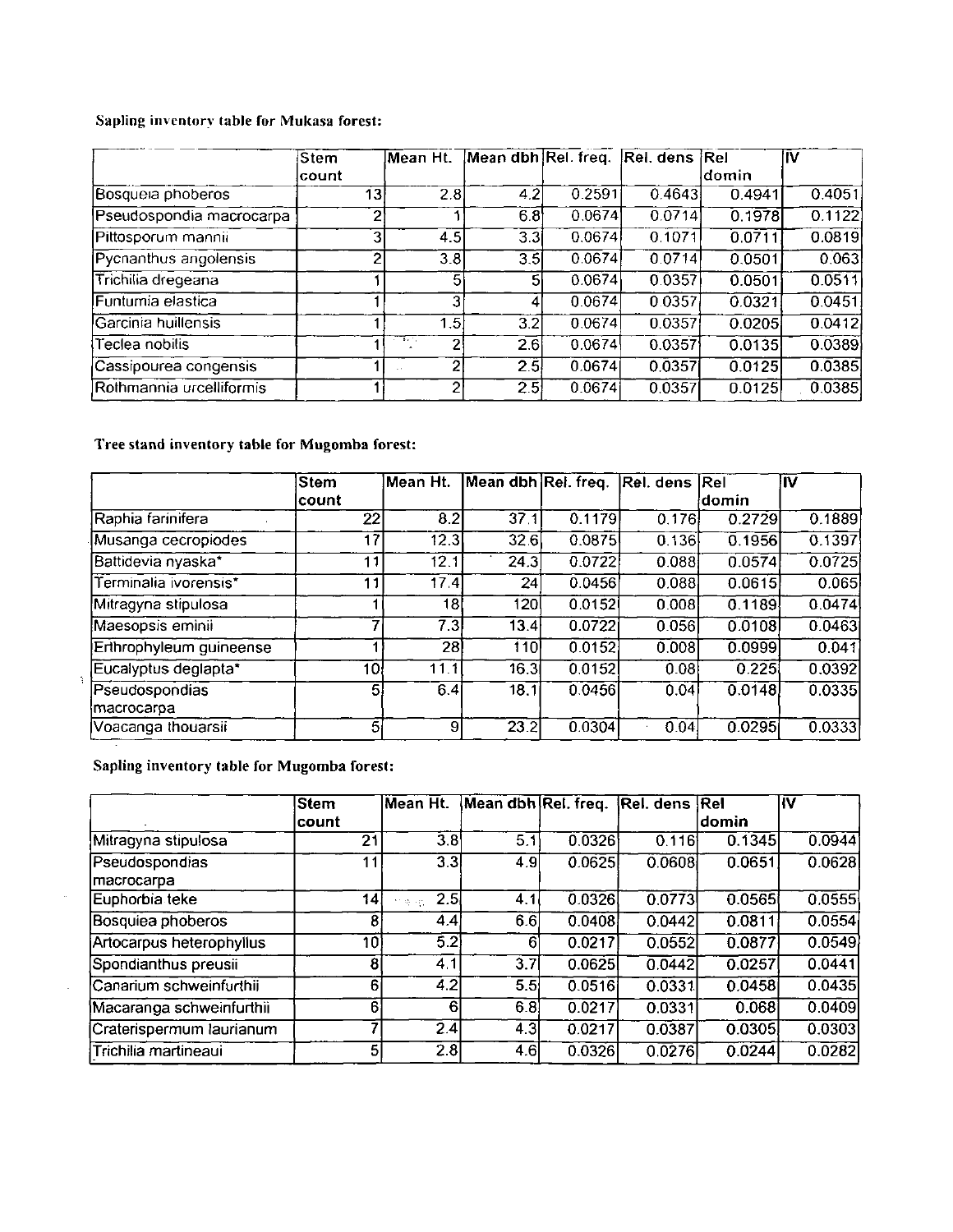### **APPENDIX IV**

#### ORIGINAL SAMPLE REGRESSION FUNCTION:

 $PCIRCUM = 16.389275 + 0.0106 (FAGE) + 0.2391 (SLOPE) + 0.8881 (GPROD) + 0.4694 (GNAT)$ 

 $\sim 10^{11}$ 

 $+$  3.9558 (COMM) + 3.3301 (MRULE) + 0.1950 (URULE) + 1.2102 (URULFO) +

 $\sim$ 

 $\mathcal{L}_{\text{max}}$  and  $\mathcal{L}_{\text{max}}$  . The  $\mathcal{L}_{\text{max}}$ 

0.9088 (CLAY) + 0.3572 (CLOAM) + 0.5318 (SANDY) - 0.4998( SLC) + 4.5442

**College** 

 $\mathbf{r}$ 

 $\sim 10^{-1}$ 

 $\sim 10^{11}$  and  $\sim 10^{11}$  m  $^{-1}$ 

 $\Delta \phi$  and  $\Delta \phi$  and

 $\mathcal{L}_{\mathbf{r}}$  $\Delta \sim 10^4$ 

 $\sim 200$ 

 $\sim 6\%$   $k_{\perp}$ 

 $\sim 100$  km  $^{-1}$ 

 $(SCLAY) + u_i$ 

Adjusted- $R^2=0.0025$ 

Where:

| <b>PCIRCUM</b>    | $=$ Diameter at breast height (cm)    |
|-------------------|---------------------------------------|
| FAGE              | $=$ Forest age (years)                |
| SLOPE             | $=$ Slope steepness (degrees)         |
| <b>GPROD</b>      | $l = Government Product forest$       |
|                   | 0=Not government production forest    |
| <b>GNAT</b>       | $l = Govemment nature$ forest         |
|                   | 0=Not government nature forest        |
| COMM              | $1 =$ Community forest                |
|                   | 0=Not community forest                |
| <b>INDIVIDUAL</b> | =Individual/private tenure= BASE CASE |
| <b>MRULE</b>      | = Maintenance rules present           |
|                   | 0=Maintenance rules not present       |
| URULE             | $l = Use$ rules present               |
|                   | $0 = Use$ rules not present           |
| URULFO            | 1= Use rules present and followed.    |
|                   | 0= Use rules present and not followed |
| <b>CLAY</b>       | $l = Clay$                            |
|                   | $0$ =Not clay                         |
| <b>CLOAM</b>      | $l = Clay$ -loam                      |
|                   | 0=Not clay-Ioam                       |
| SANDY             | $l =$ Sandy                           |
|                   | $0 = Not$ sandy                       |
| <b>SLC</b>        | $1 =$ Sandy -clay -loam               |
|                   | 0=Not sandy -clay- loam               |
| <b>SCLAY</b>      | $1 =$ Sandy-Clay                      |
|                   | 0=Not sandy-clay                      |
| SLOAM             | $=$ Sandy-loam = BASE CASE            |